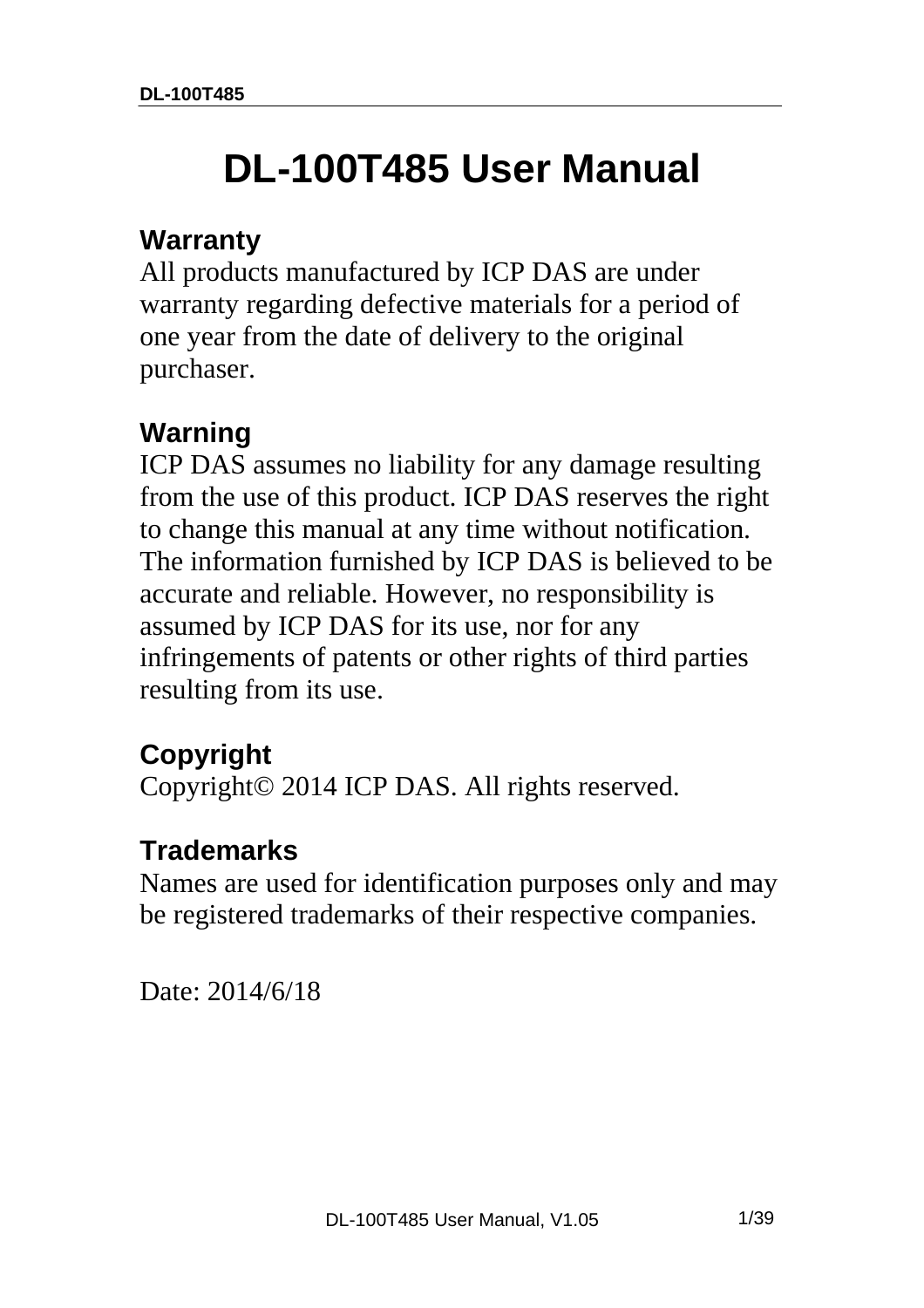#### **Table of Contents**

| $\mathbf{1}$   |               |  |
|----------------|---------------|--|
|                |               |  |
|                |               |  |
|                |               |  |
|                |               |  |
| $\overline{2}$ |               |  |
|                |               |  |
|                |               |  |
|                | $2.3^{\circ}$ |  |
|                |               |  |
|                | 2.5           |  |
|                | 2.6           |  |
|                | 2.7           |  |
|                | 2.8           |  |
|                | 2.9           |  |
|                |               |  |
|                |               |  |
|                |               |  |
| 3              |               |  |
|                |               |  |
|                |               |  |
|                |               |  |
| $\overline{4}$ |               |  |
|                |               |  |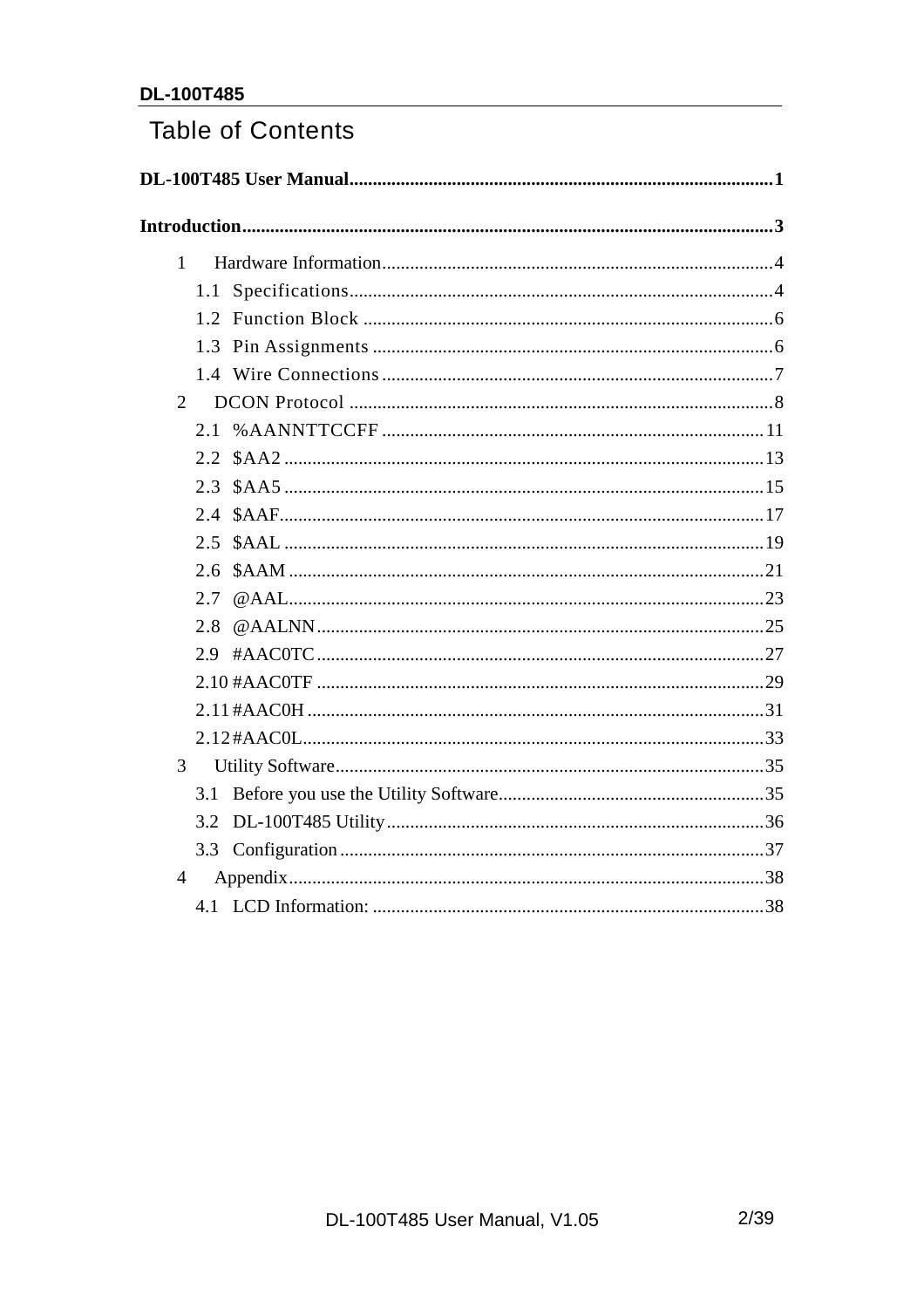# **Introduction**

The DL-100T485 is a one-channel temperature and humidity data logger module. It contains a single built-in RS-485 communication interface and an LCD indicator to display the module ID, temperature and humidity data, and allows you define the log time interval depending on your application.

The DL-100T485 supports the DCON protocol. Refer to Section 1 for more details.

We also provide software Utility that can be used to retrieve log data and display it in a chart on your desktop, and also allow you save the log data into an Excel format file.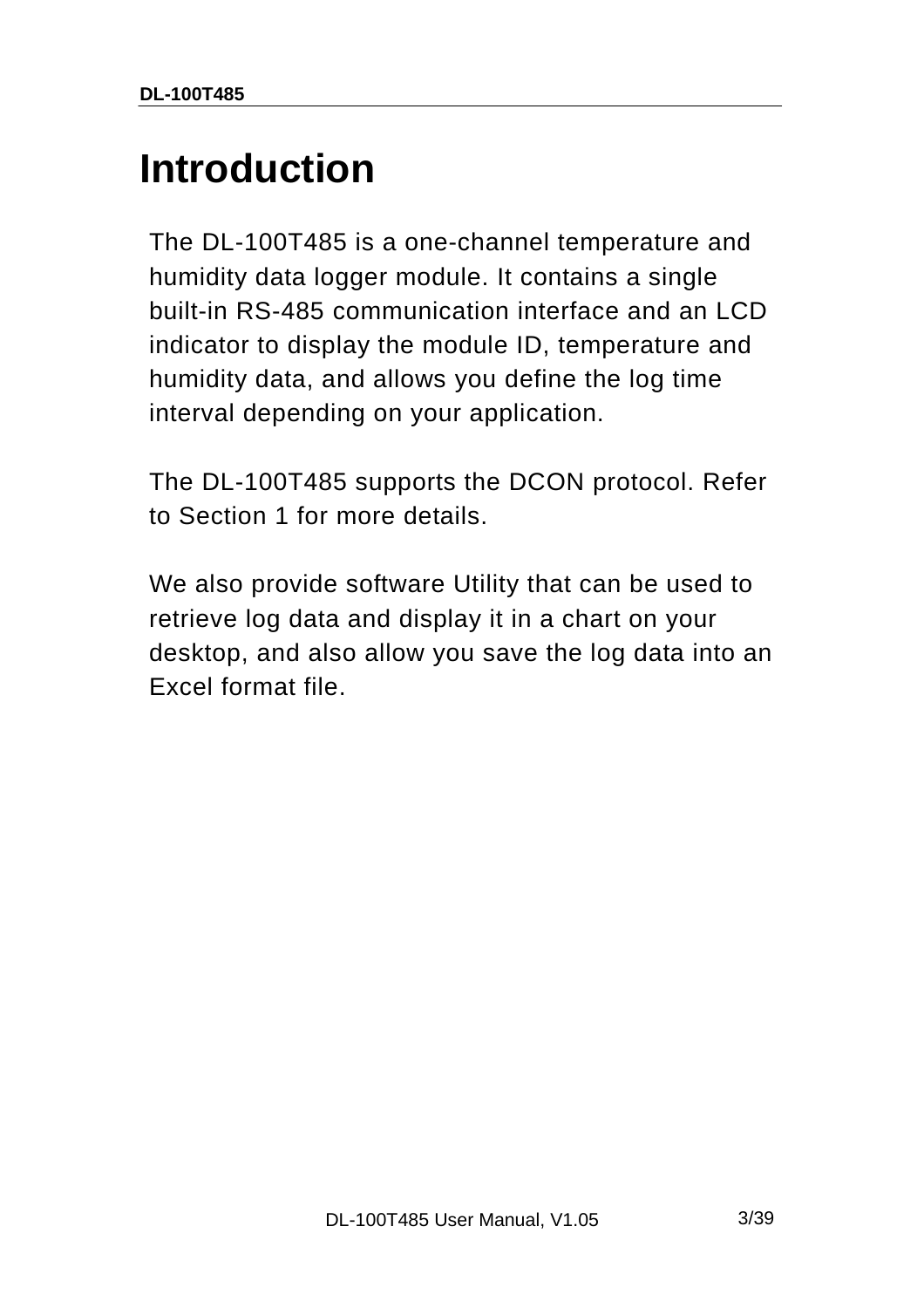# **1 Hardware Information**

# **1.1 Specifications**

| <b>Humidity &amp; Temperature Sensor</b> |                                       |
|------------------------------------------|---------------------------------------|
| <b>Humidity Range</b>                    | $0 \sim 100\%$ RH (Relative Humidity) |
| <b>Humidity Resolution</b>               | 0.1% RH                               |
| <b>Humidity Accuracy</b>                 | Typical: ±3% RH                       |
|                                          | Max.: Refer to Figure 1               |
| <b>Humidity Repeatability</b>            | $±0.1\%$ RH                           |
| <b>Temperature Range</b>                 | $-20 - +60^{\circ}$                   |
| <b>Temperature Resolution</b>            | $0.1^{\circ}$ C                       |
| <b>Temperature Accuracy</b>              | Typical: ±0.4°C                       |
|                                          | Max.: refer to Figure 2.              |
| <b>Temperature Repeatability</b>         | $±0.1^{\circ}$                        |
| <b>LCD Display</b>                       |                                       |
| <b>LCD Duty</b>                          | 1/4                                   |
| <b>LCD Bias</b>                          | 1/3                                   |
| <b>LCD Operating Voltage</b>             | 3.0V                                  |
| <b>LCD Operating Frequency</b>           | 64 Hz                                 |
| Power                                    |                                       |
| Protection                               | Power reverse polarity protection     |
| <b>Required Supply Voltage</b>           | $+10 - +30$ VDC                       |
| <b>Power Consumption</b>                 | ≤ 0.15 W @ 24 VDC                     |
| Mechanical                               |                                       |
| Dimensions (W x L x H)                   | 86 mm x 128 mm x 52 mm                |
| Environment                              |                                       |
| <b>Operating Temperature</b>             | $-20 - +60^{\circ}$                   |
| Storage Temperature                      | $-30 - +80^{\circ}$ C                 |
| <b>Relative Humidity</b>                 | $5 \sim 95\%$ RH, Non-condensing      |
| Communication                            |                                       |
| Interface                                | <b>RS-485</b>                         |
| <b>Baud Rate</b>                         | 9600 bps                              |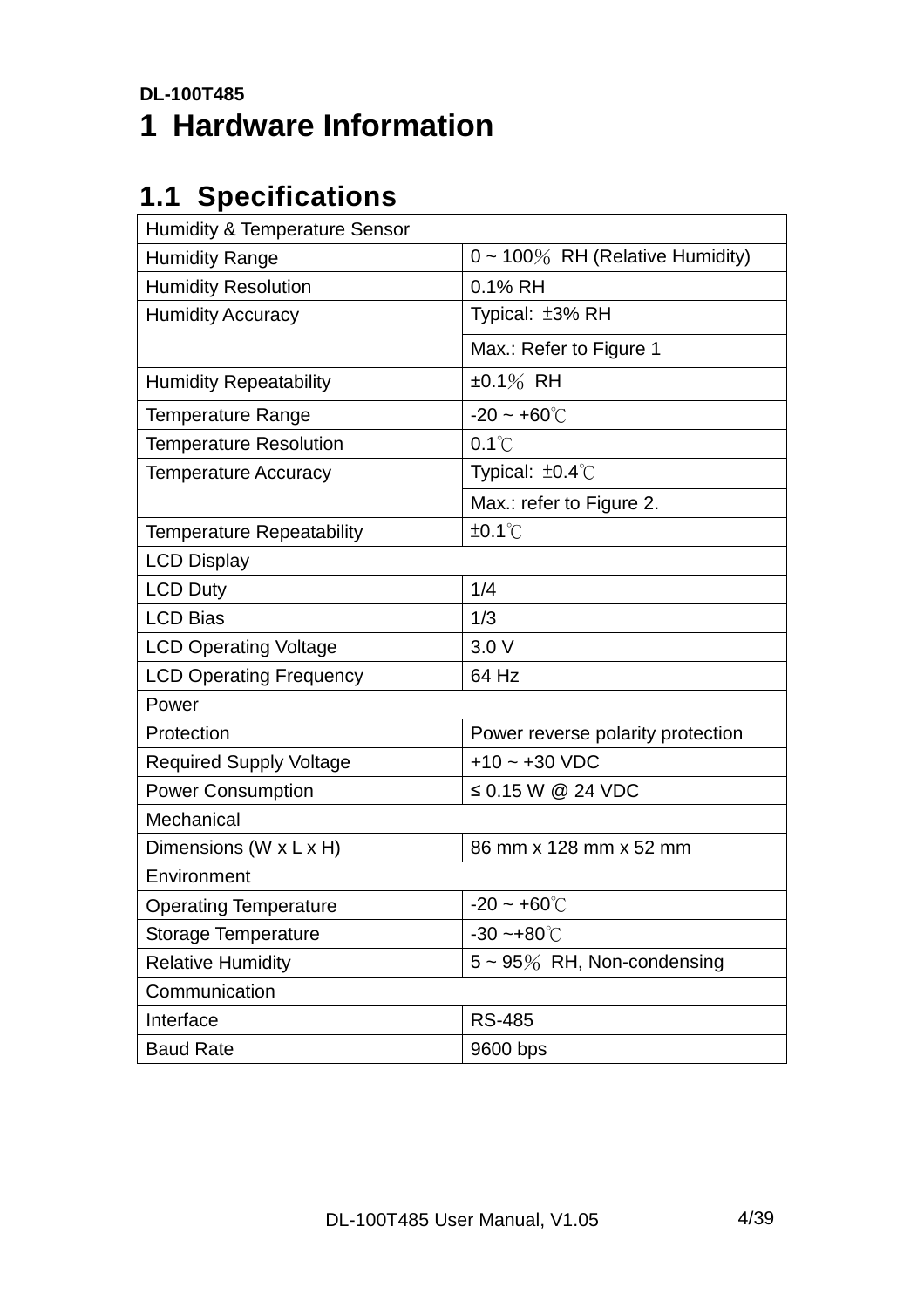

Figure 1: Maximum RH-tolerance at 25°C per sensor.



Figure 2: Maximum T-tolerance per sensor.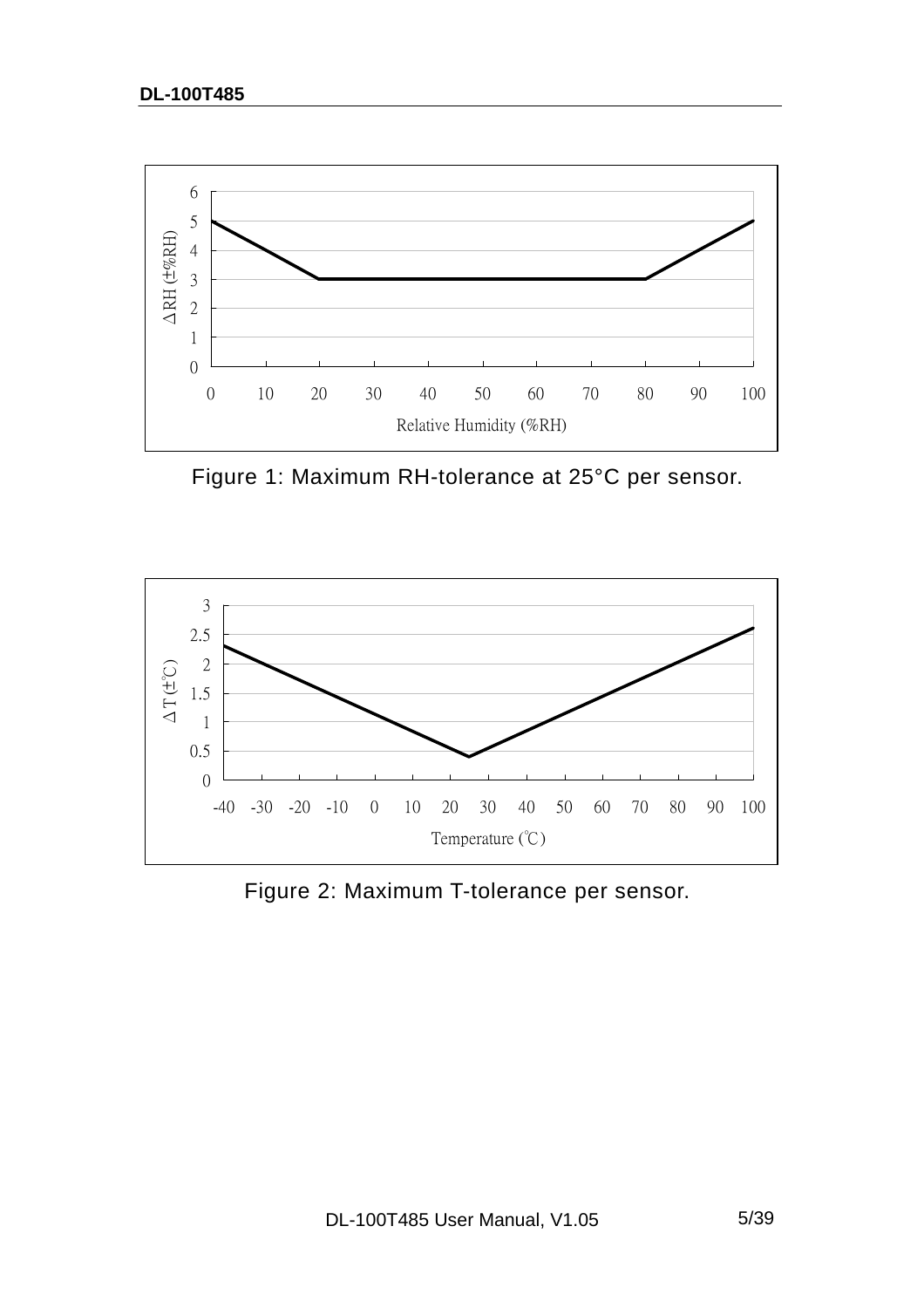# **1.2 Function Block**



# **1.3 Pin Assignments**

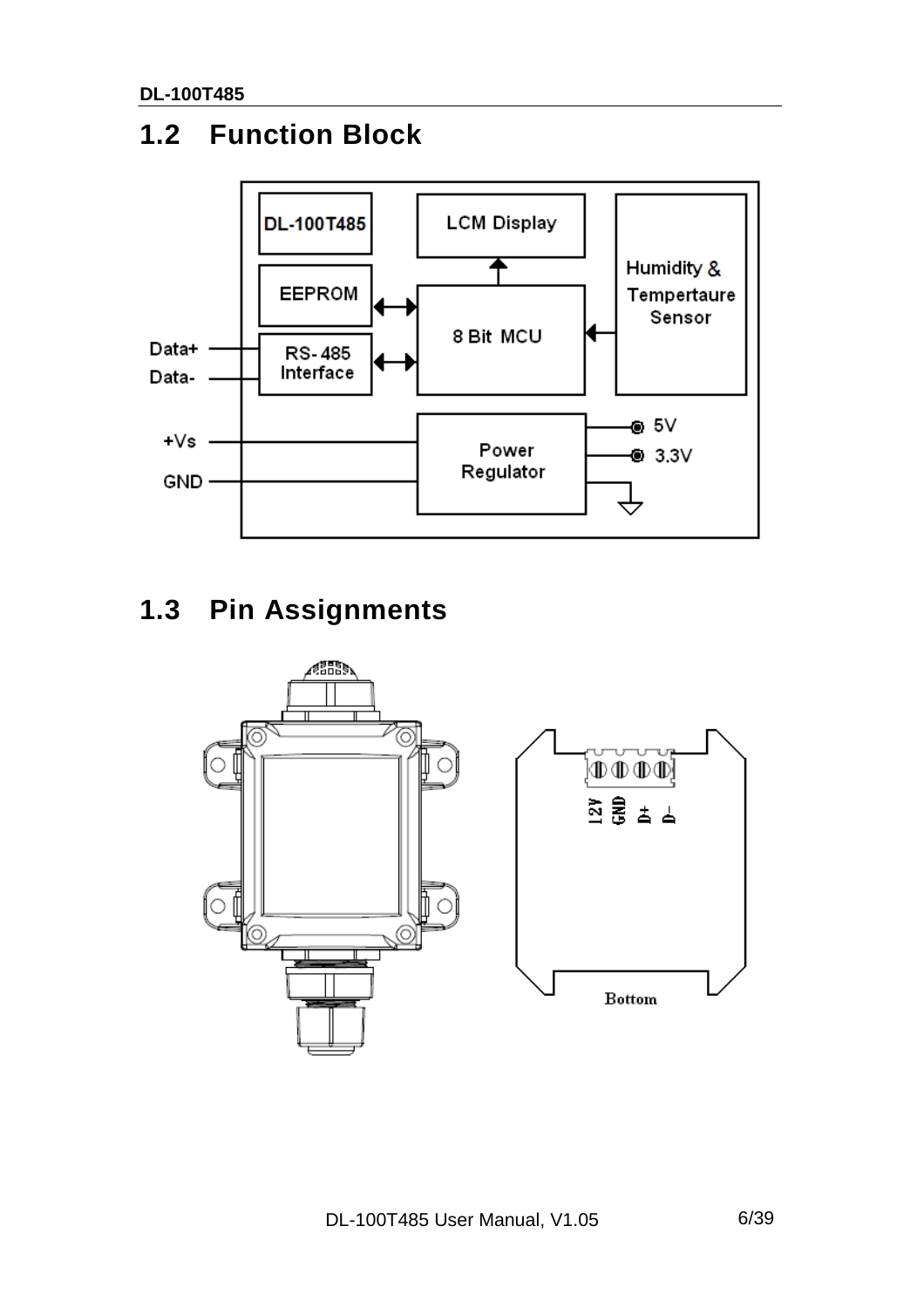# **1.4 Wire Connections**

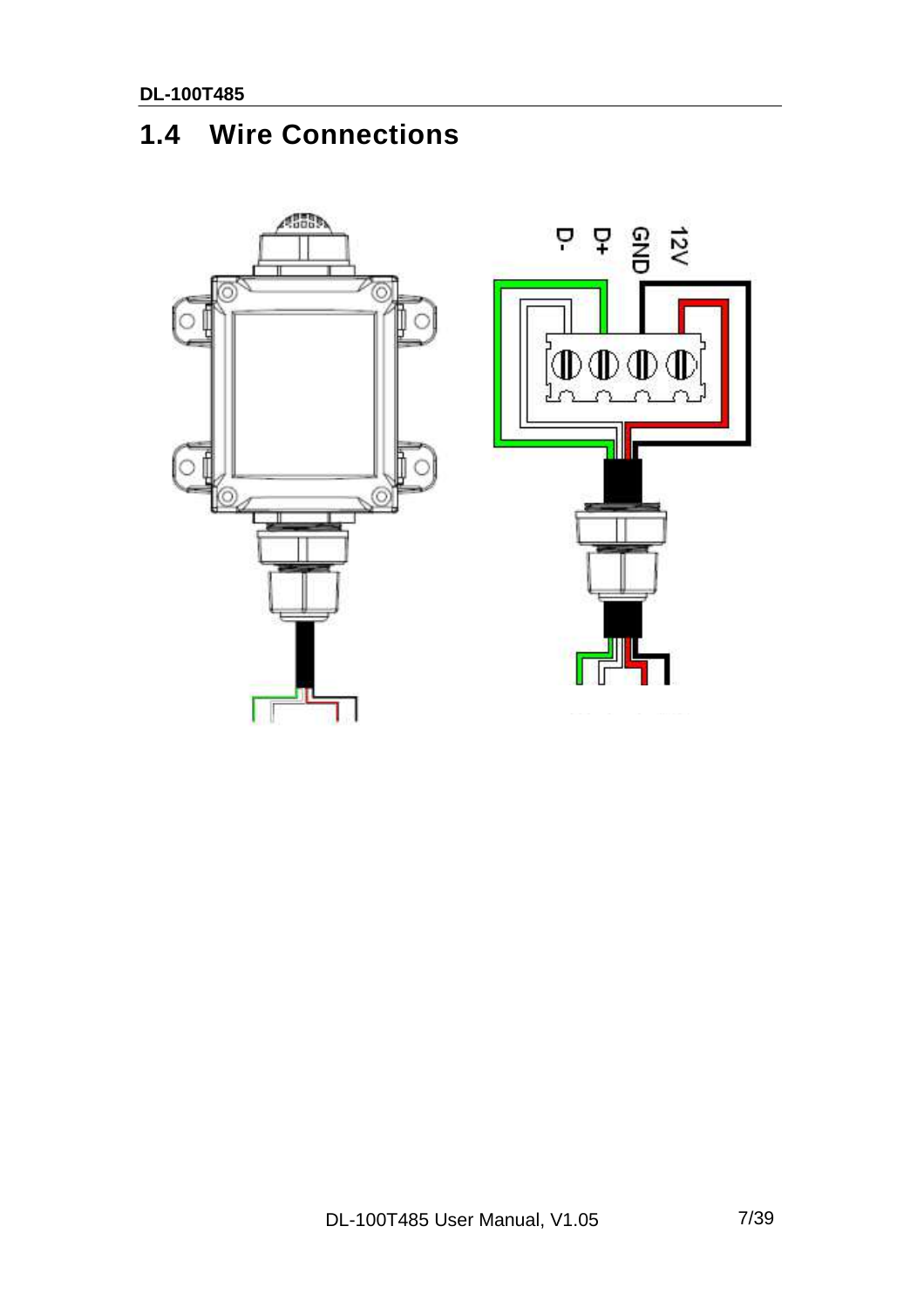#### **DL-100T485 2 DCON Protocol**

All communication with DL-100T485 modules consists of commands generated by the host and responses transmitted by the DL-100T485 modules themselves. Each module has a unique ID number that is used for addressing purposes and is stored in non-volatile memory. The ID is 01 by default and can be changed using a user command. All commands to the module contain an ID address, meaning that only the addressed module will respond.

# **Command Format:**

| Leading   | Module         | Command   [CHKSUM]   CR |  |
|-----------|----------------|-------------------------|--|
| Character | <b>Address</b> |                         |  |

#### **Response Format:**

| Leading   | <b>Module</b>  | Data | <b>ICHKSUMI</b> |  |
|-----------|----------------|------|-----------------|--|
| Character | <b>Address</b> |      |                 |  |

|           | CHKSUM 2-character checksum is present when the |
|-----------|-------------------------------------------------|
|           | checksum setting is enabled. See Sections 1.1   |
|           | (Data Format Settings) for details.             |
| <b>CR</b> | End of command character, carriage return       |
|           | (0x0D)                                          |

### **Checksum Calculation:**

1. Calculate the ASCII code sum of all the characters in the command/response string, except for the carriage return character (CR).

2. The checksum is equal to the sum masked by 0FFh.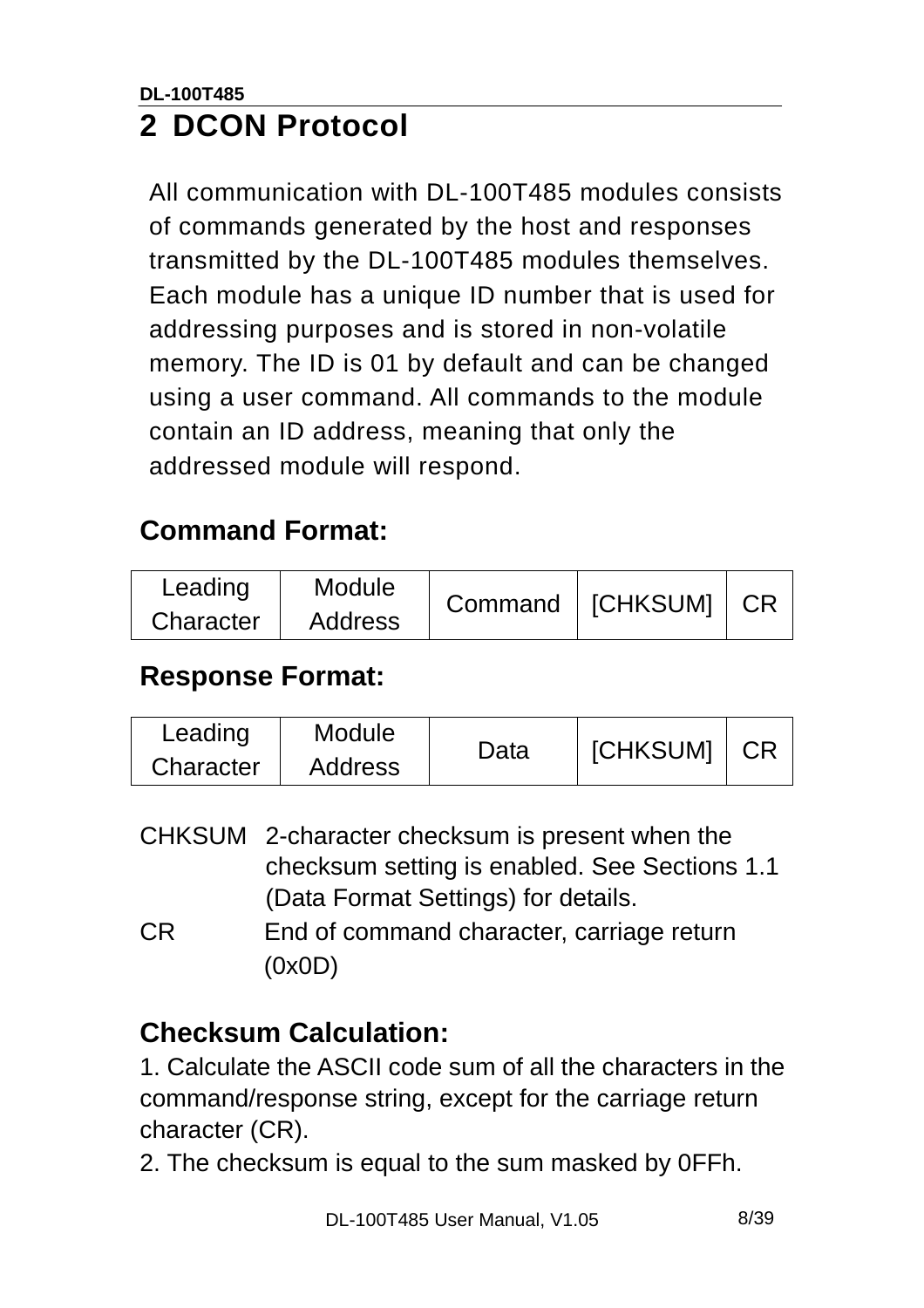#### **DL-100T485**

#### **Example:**

Command string: \$012(CR)

- 1. Sum of the string = "\$"+"0"+"1"+"2" =  $24h+30h+31h+32h = B7h$
- 2. Therefore the checksum is B7h, and so CHKSUM = "B7"
- 3. The command string with the checksum = \$012B7(CR)

Response string: !01200600(CR)

- 1. Sum of the string = "!"+"0"+"1"+"2"+"0"+"0"+"6"+"0"+"0"  $= 21h+30h+31h+32h+30h+30h+36h+30h+30h = 1AAh$
- 2. Therefore the checksum is AAh, and so CHKSUM = "AA"
- 3. The response string with the checksum  $= 101200600AA(CR)$

Note:

All characters should be in upper case.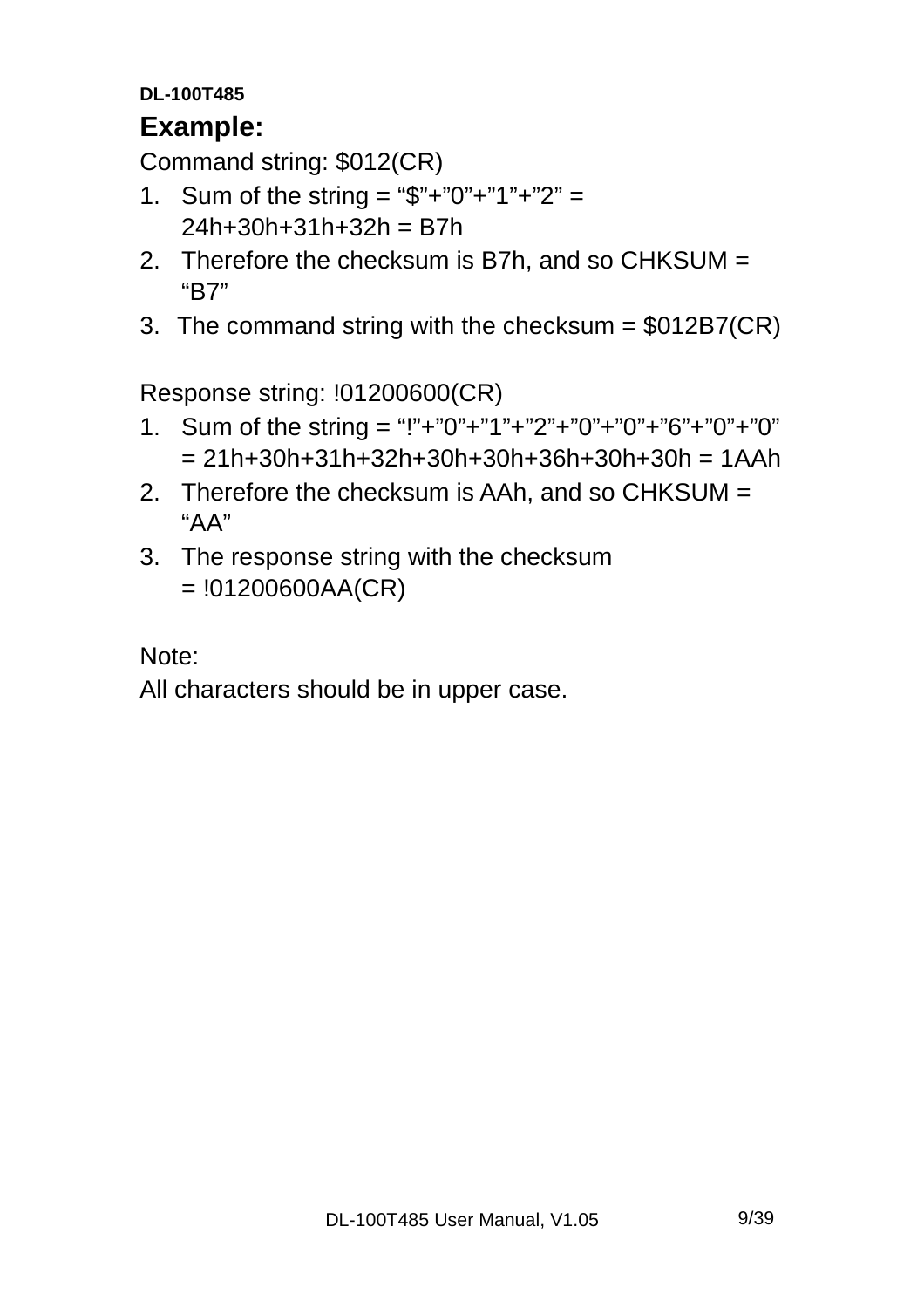|                |                 | <b>General Command Sets</b>                          |         |
|----------------|-----------------|------------------------------------------------------|---------|
| Command        | <b>Response</b> | <b>Description</b>                                   | Section |
| %AANNTTCCFFIAA |                 | Sets the Module Configuration                        | 1.1     |
| <b>\$AA2</b>   |                 | !AANNTTCCFF Reads the Module Configuration           | 1.2     |
| <b>\$AA5</b>   | !AAS            | <b>Reads the Reset Status</b>                        | 1.3     |
| \$AAF          | !AA(Data)       | Reads the firmware version                           | 1.5     |
| \$AAM          | !AA(Data)       | <b>Reads the Module Name</b>                         | 1.7     |
| @AAL           | !AAVV           | Reads the LCD indicator status                       | 1.8     |
| @AALNN         | !AA             | Sets the LCD indicator status                        | 1.9     |
|                |                 | <b>Data Reading Command Sets</b>                     |         |
| #AAC0TC        | >(Data)         | Reads the temperature value in<br>degrees Celsius    | 1.16    |
| #AAC0TF        | >(Data)         | Reads the temperature value in<br>degrees Fahrenheit | 1.17    |
| #AAC0H         | >(Data)         | Reads the humidity value                             | 1.18    |
| #AAC0L         | (Data)          | Reads the contents of the logging<br>records         | 1.19    |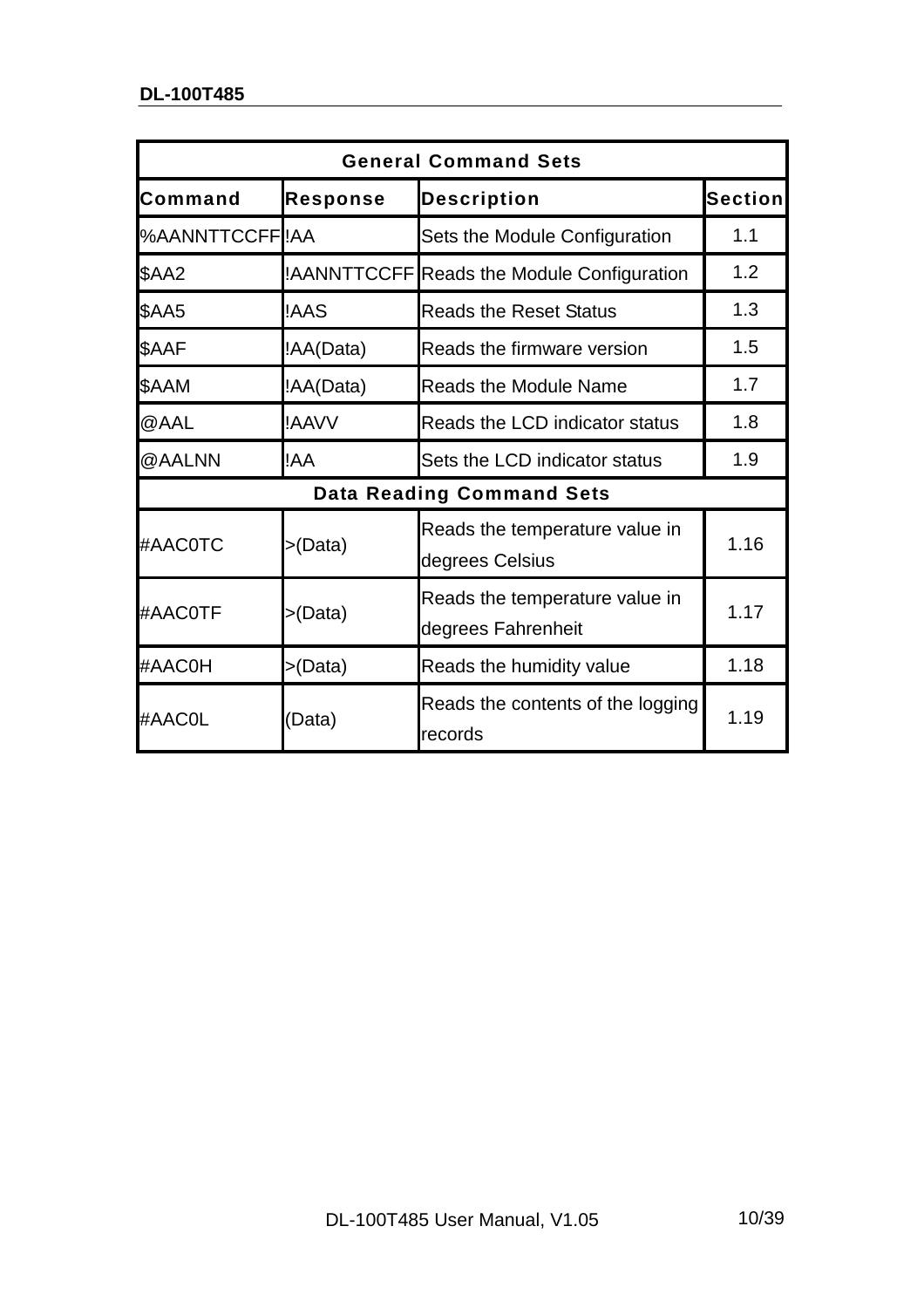# **2.1 %AANNTTCCFF**

#### **Description:**

This command is used to sets the configuration of the module.

### **Syntax:**

# **%AANNTTCCFF[CHKSUM](CR)**

| $\%$ | Delimiter character |
|------|---------------------|
|------|---------------------|

- AA The address of the module to be configured in hexadecimal format (00 to FF)
- NN The new address of the module in hexadecimal format (00 to FF)
- TT 00 (Fixed)
- CC 06 (Fixed)
- FF Used to set the checksum
	- 40: Enables the checksum function
		- 00: Disables the checksum function

### **Response:**

| <b>Valid Command:</b> | !AA[CHKSUM](CR)                             |
|-----------------------|---------------------------------------------|
|                       | - - - - - - - <i>- -</i> - - - - <i>-</i> - |

# Invalid Command: **?AA[CHKSUM](CR)**

- ! Delimiter for a valid command
- ? Delimiter for an invalid command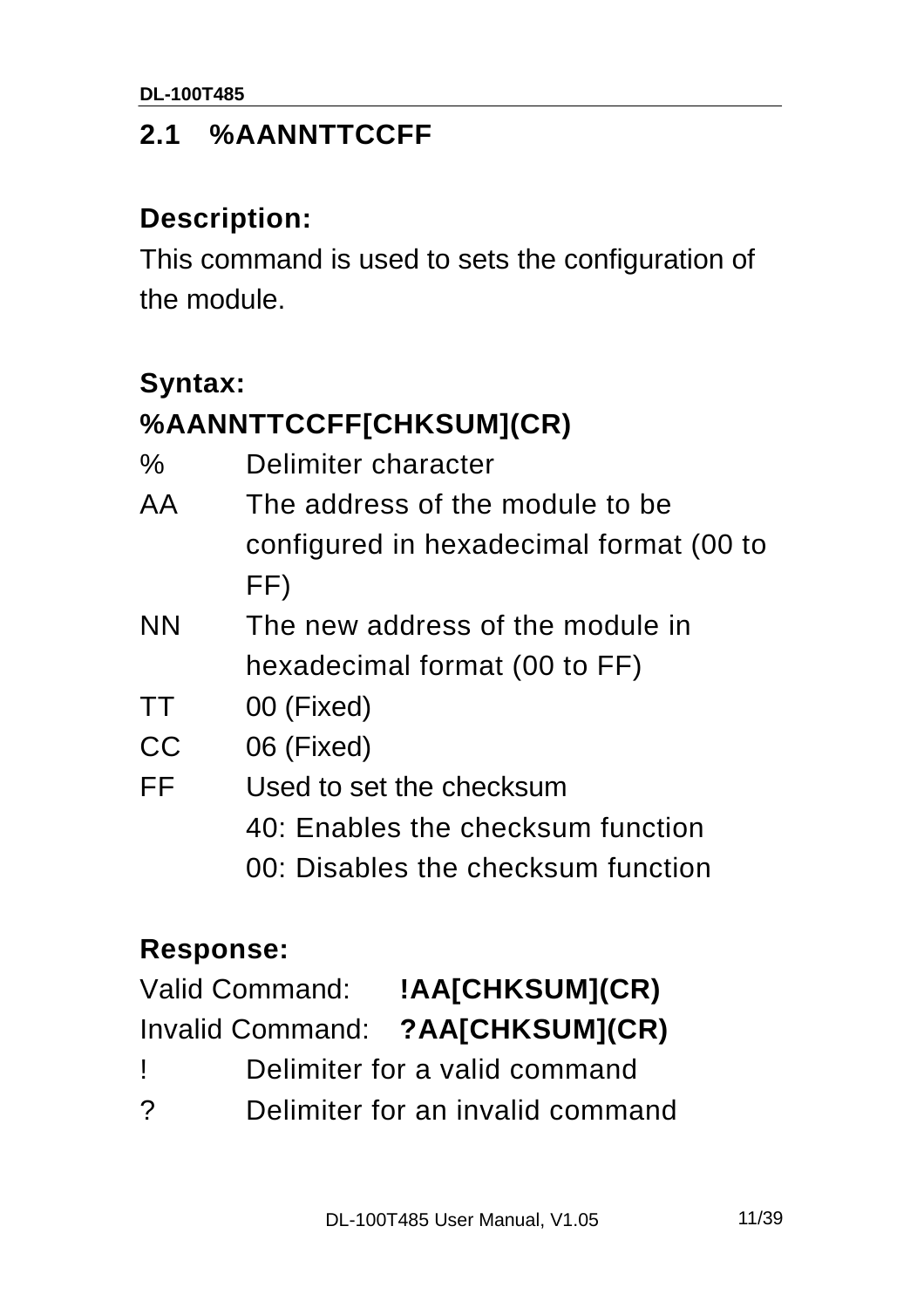#### AA

There will be no response if the command syntax is incorrect, there is a communication error, or there is no module with the specified address.

#### **Examples:**

Command: %0101000640 Response: !01 Enables the checksum function.

Command: %0102000600

Response: !02

 Sets the module address from 1 to 2 and disables the checksum function.

**Related Commands:** 

Section 2.2 \$AA2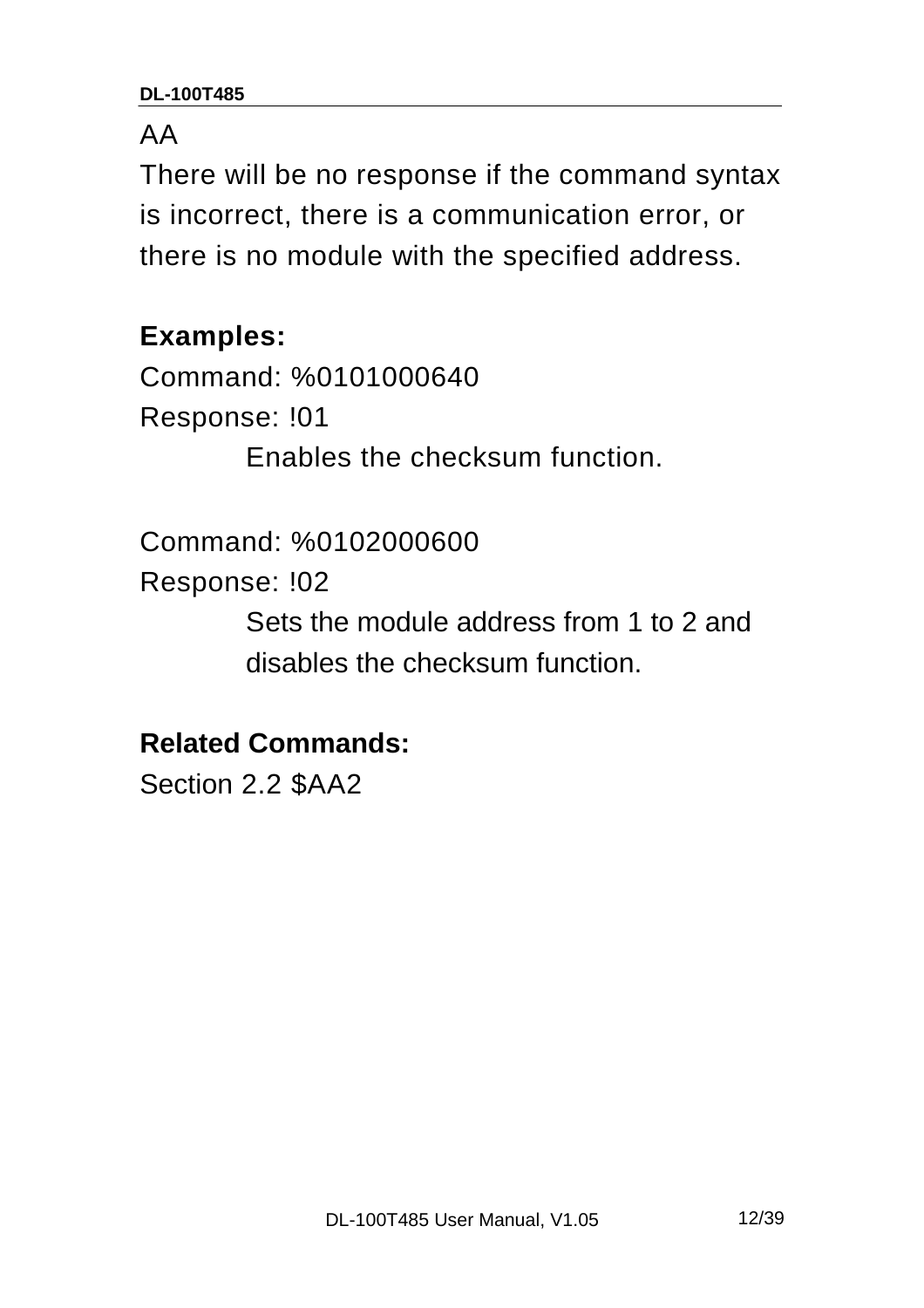### **2.2 \$AA2**

#### **Description:**

This command is used to read the module configuration of the module.

### **Syntax:**

# **\$AAN [CHKSUM](CR)**

| $\boldsymbol{\mathsf{\$}}$<br>Delimiter character |  |
|---------------------------------------------------|--|
|---------------------------------------------------|--|

- AA The address of the module to be set (00 to FF)
- 2 The command to read the module configuration

#### **Response:**

Valid Command: **!AA0006FF[CHKSUM](CR)**  Invalid Command: **?AA[CHKSUM](CR)** 

- **!** Delimiter for a valid command
- ? Delimiter for an invalid command
- AA The address of the responding module (00 to FF)
- 00 Reserved data
- 06 The Baud Rate code of the module, should be 06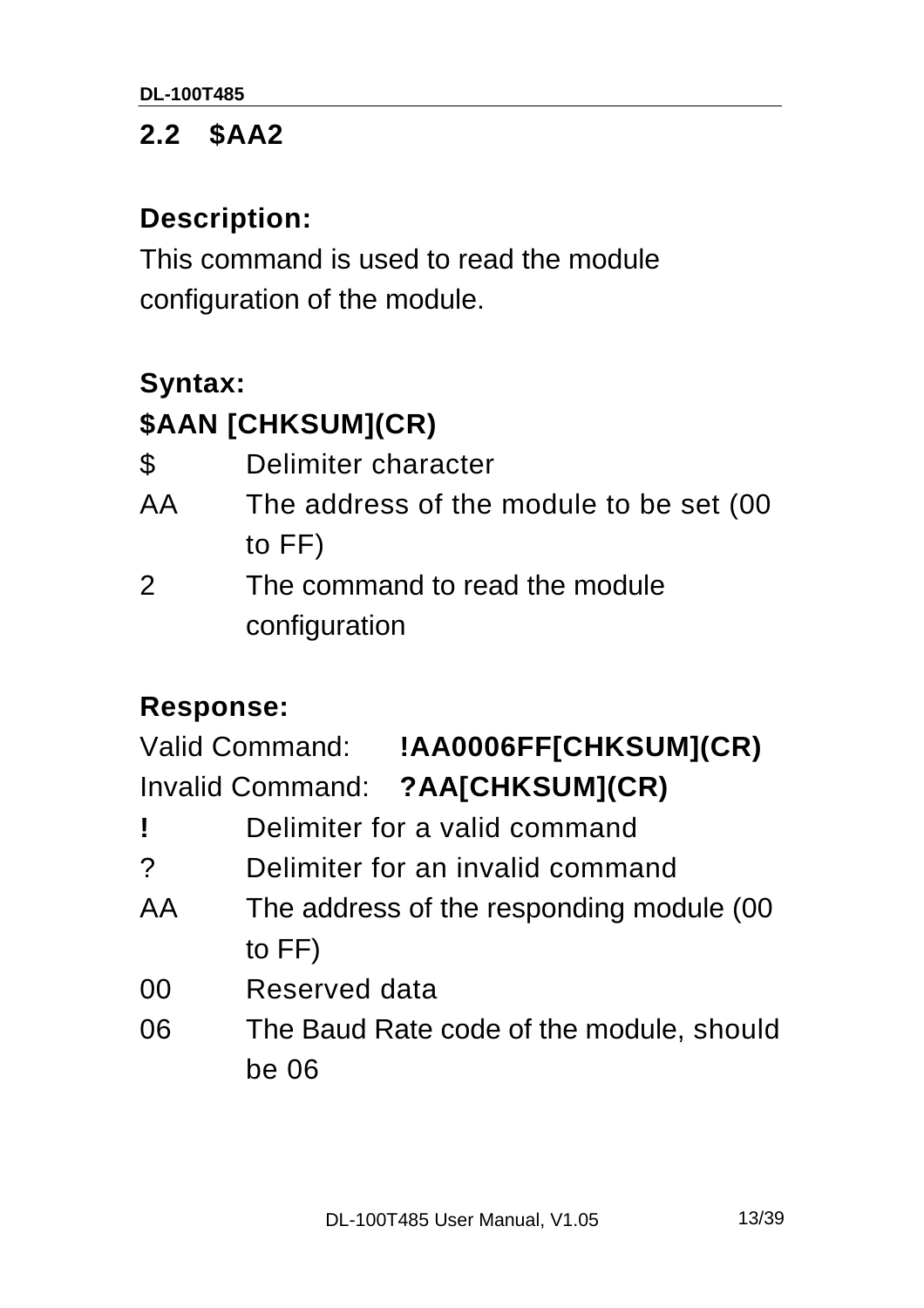# FF The Checksum settings of the module 40: Enables the checksum function 00: Disables the checksum function

There will be no response if the command syntax is incorrect, there is a communication error, or there is no module with the specified address.

### **Example:**

Command: \$012 Response: !01000600 Reads the configuration of function 01.

### **Related Commands:**

Section 2.1 %AANNTTCCFF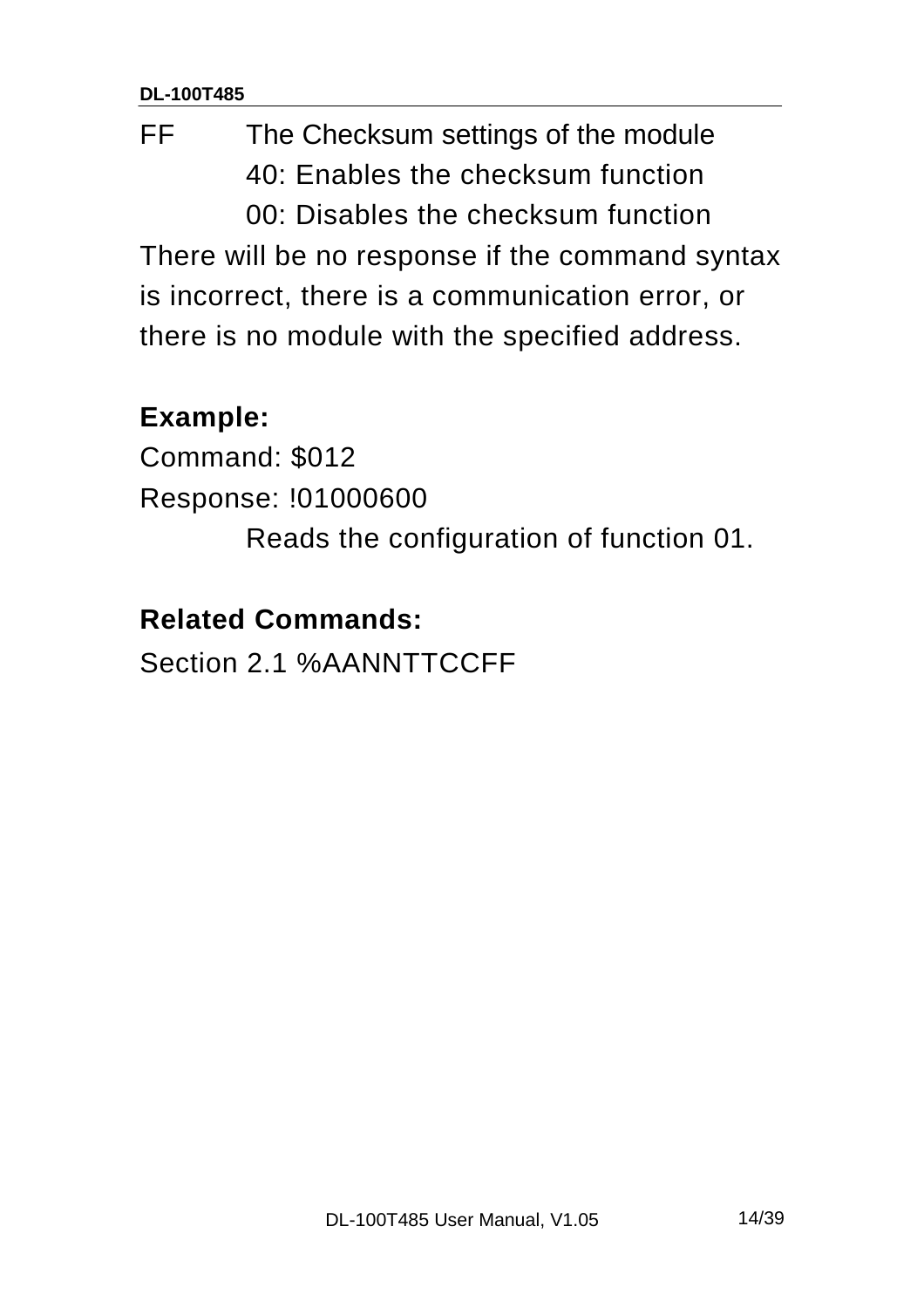#### **2.3 \$AA5**

#### **Description:**

This command is used to read the reset status of a module.

### **Syntax:**

# **\$AA5 [CHKSUM](CR)**

| \$<br>Delimiter character |
|---------------------------|
|---------------------------|

- AA The address of the module to be set (00 to FF)
- 5 The command to read the module reset status of the module

### **Response:**

| Valid Command:          | !AAS[CHKSUM](CR) |
|-------------------------|------------------|
| <b>Invalid Command:</b> | ?AA[CHKSUM](CR)  |

- **!** Delimiter for a valid command.
- ? Delimiter for an invalid command.
- AA The address of the responding module (00 to FF)
- S The reset status of the module
	- 1: This is the first time the command has been sent since the module was powered on.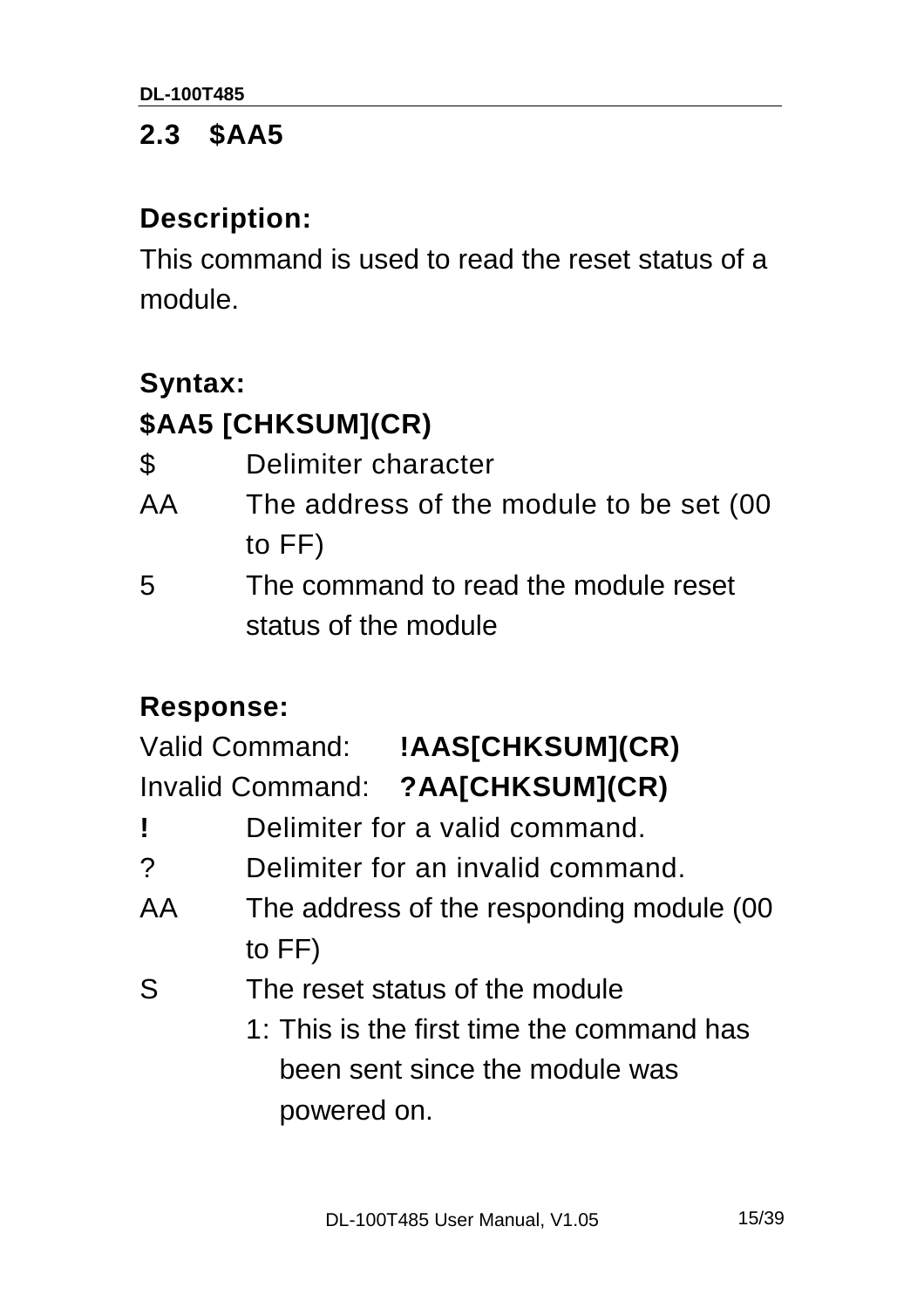0: This is not the first time the command has been sent since the module was powered on, which denotes that there has been no module reset since the last time a \$AA5 command was sent

There will be no response if the command syntax is incorrect, there is a communication error, or there is no module with the specified address.

# **Examples:**

Command: \$015

Response: !011

 Reads the reset status of module 01. The response shows that it is the first time the \$AA5 command has been sent since the module was powered-on.

Command: \$015

Response: !010

 Reads the reset status of module 01. The response shows that there has been no module reset since the last time a \$AA5 command was sent.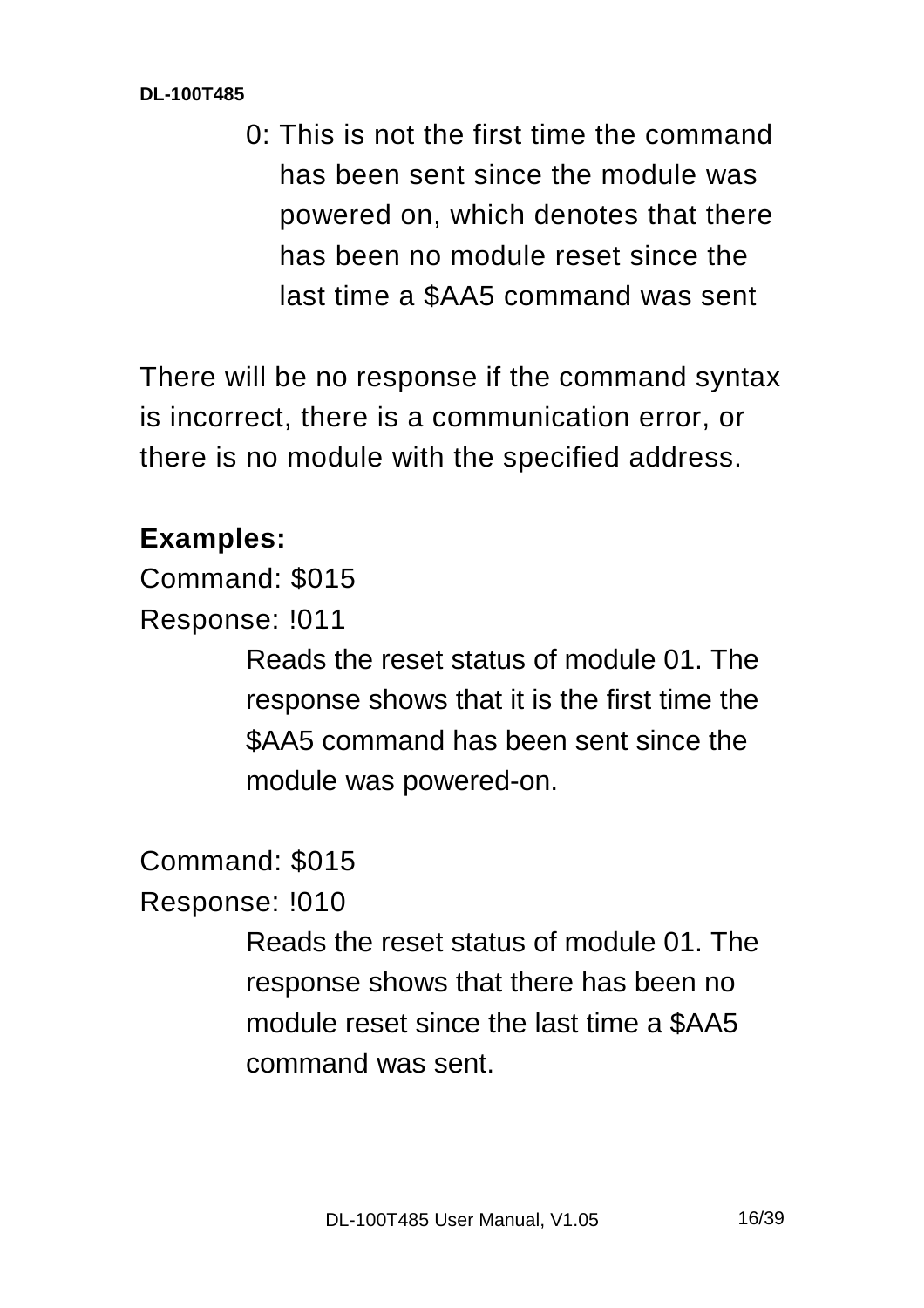### **2.4 \$AAF**

#### **Description:**

This command is used to read the firmware version of a module.

### **Syntax:**

# **\$AAF [CHKSUM](CR)**

| $\boldsymbol{\mathcal{S}}$<br>Delimiter character |
|---------------------------------------------------|
|                                                   |

- AA The address of the module to be set (00 to FF)
- F The command to read the firmware version

### **Response:**

Valid Command: **!AA(Data)[CHKSUM](CR)**  Invalid Command: **?AA[CHKSUM](CR)** 

- **!** Delimiter for a valid command.
- ? Delimiter for an invalid command.
- AA The address of the responding module (00 to FF)
- (Data) The firmware version of the module as a string value

There will be no response if the command syntax is incorrect, there is a communication error, or there is no module with the specified address.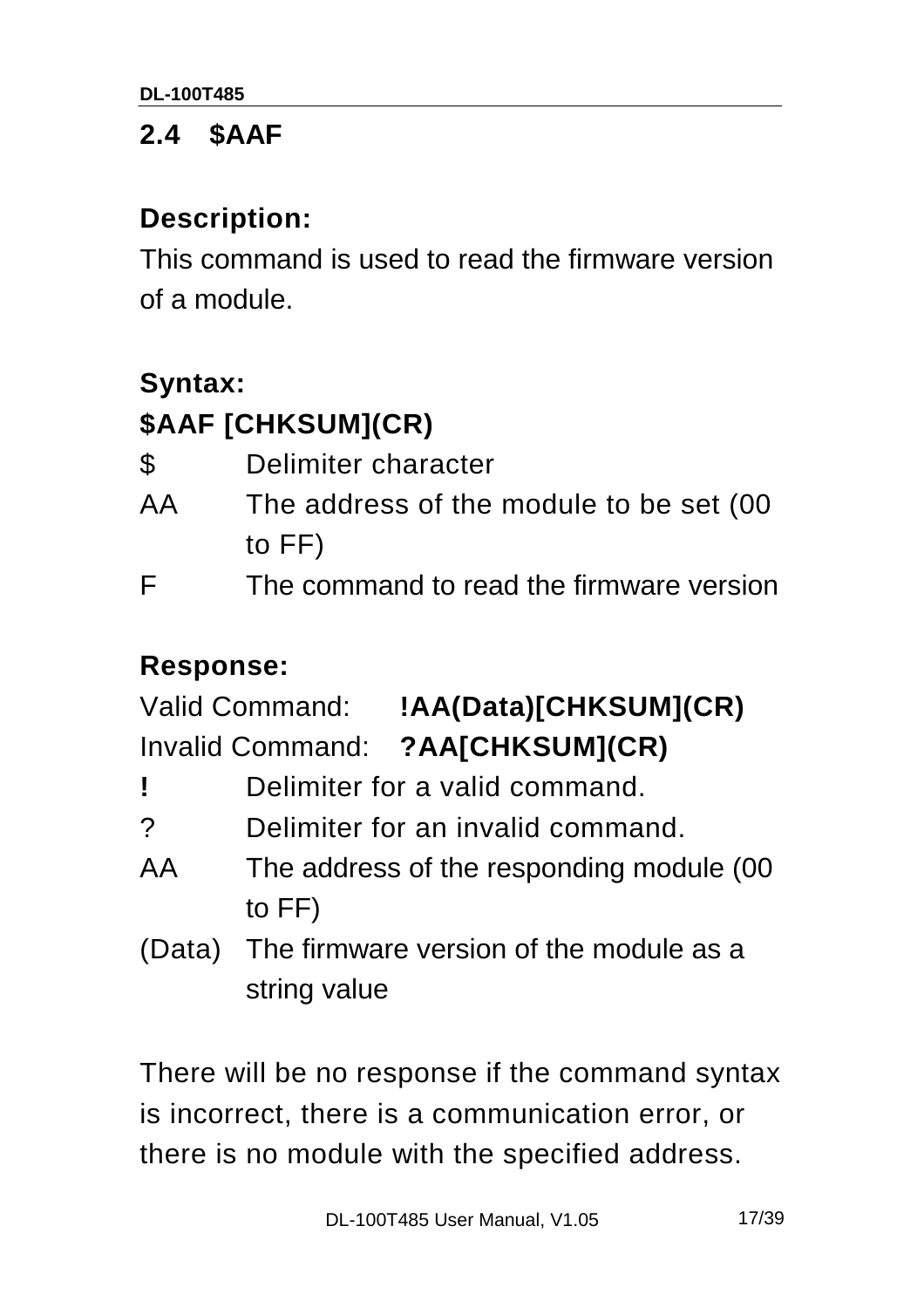#### **Examples:**

Command: \$01F

Response: !0102.00

 Reads the firmware version of module 01, and shows that it is version 02.00.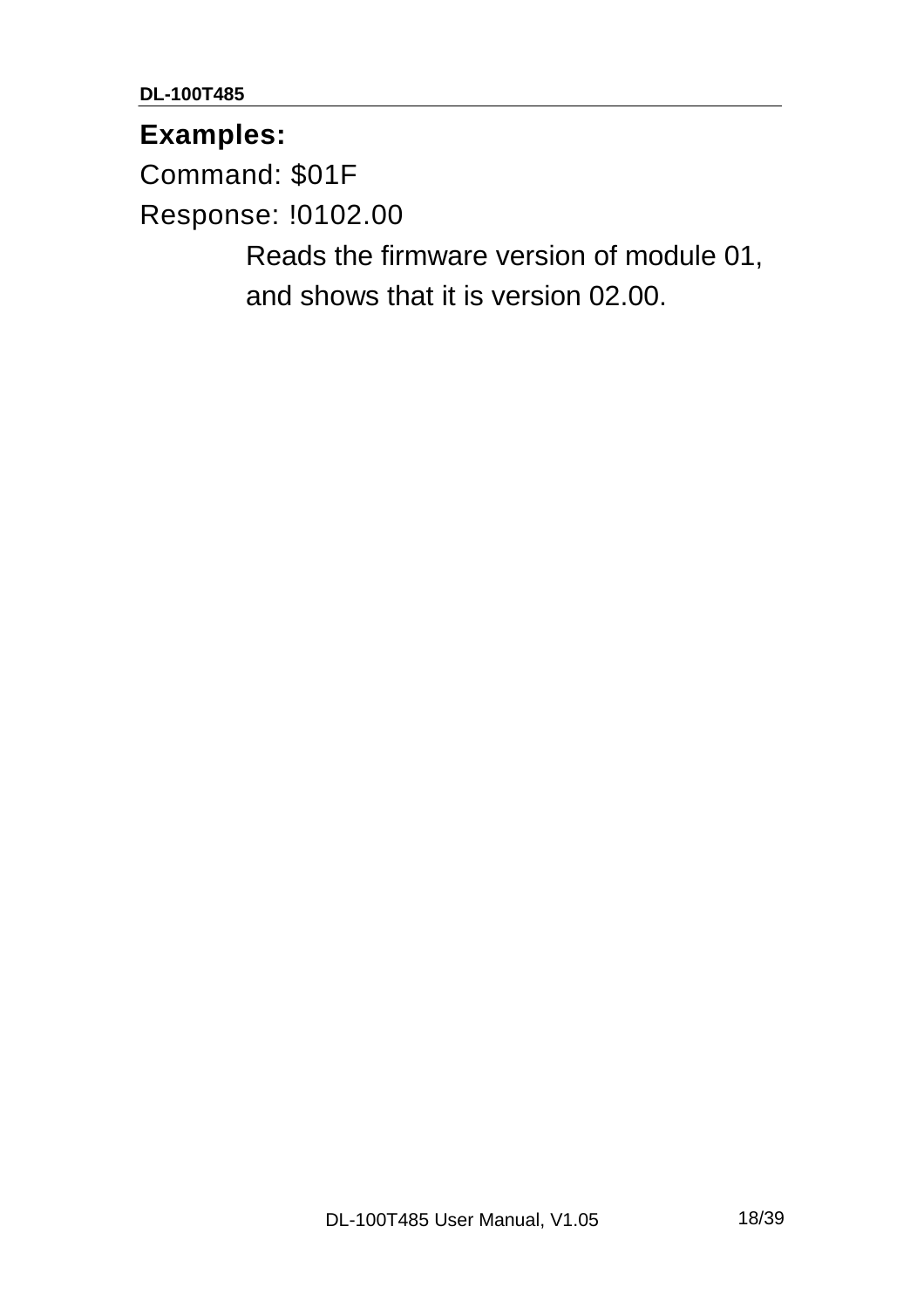### **2.5 \$AAL**

#### **Description:**

This command is used to read the number of log records.

### **Syntax:**

# **\$AAL [CHKSUM](CR)**

| \$<br>Delimiter character |
|---------------------------|
|---------------------------|

- AA The address of the module to be set (00 to FF)
- L The command to read the number of log records

### **Response:**

Valid Command: **!AANNNN[CHKSUM](CR)**  Invalid Command: **?AA[CHKSUM](CR)** 

- **!** Delimiter for a valid command.
- ? Delimiter for an invalid command.
- AA The address of the responding module (00 to FF)
- NNNN The number of log records in hexadecimal format

There will be no response if the command syntax is incorrect, there is a communication error, or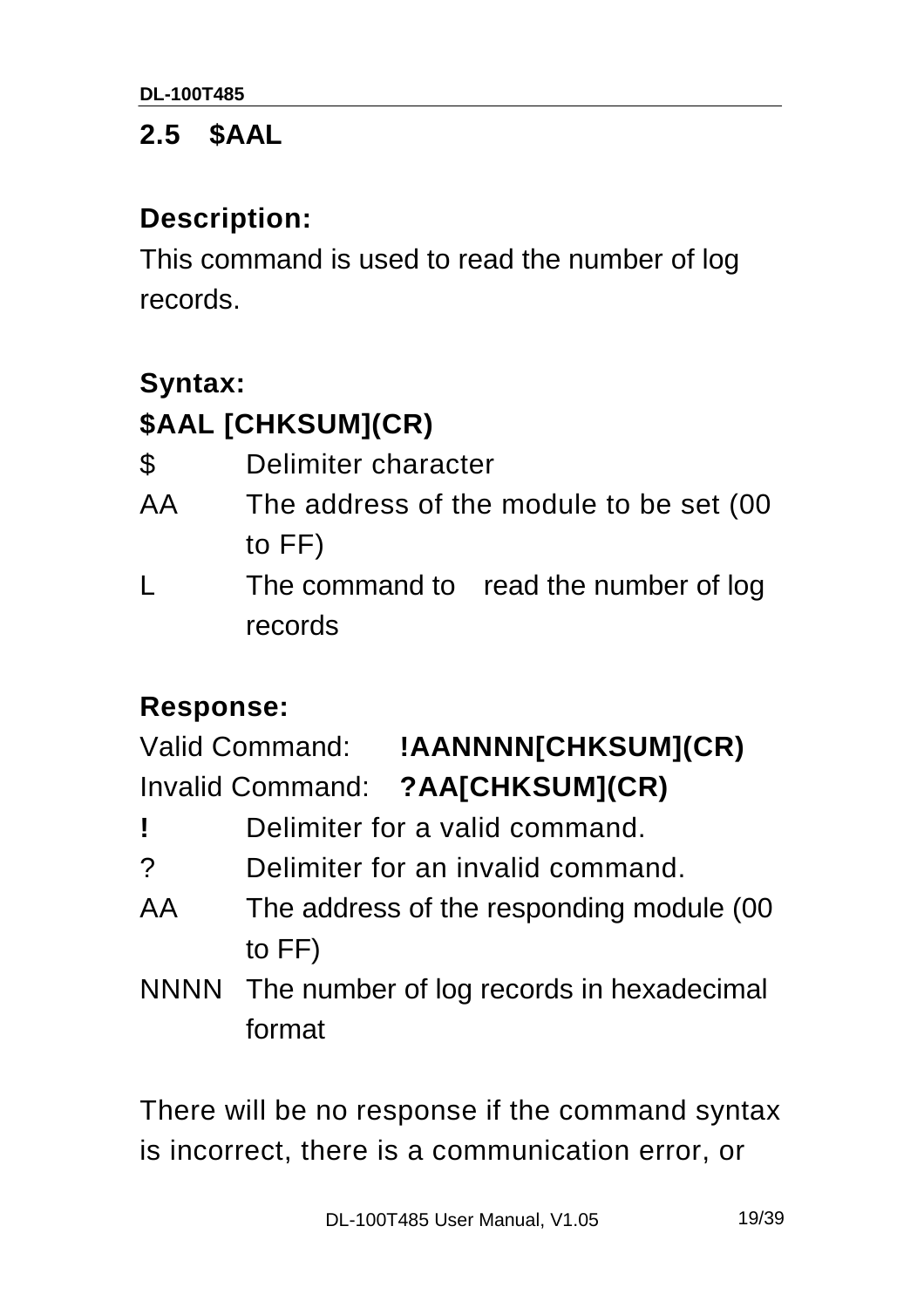**DL-100T485** 

there is no module with the specified address.

#### **Examples:**

Command: \$01L Response: !01000A Reads the number of log records of module 01 and returns 000A, which denotes that there are 10 log records stored in the module's EEPROM.

#### **Related Commands:**

Section 2.4 \$AAC, Section 2.19 #AAC0L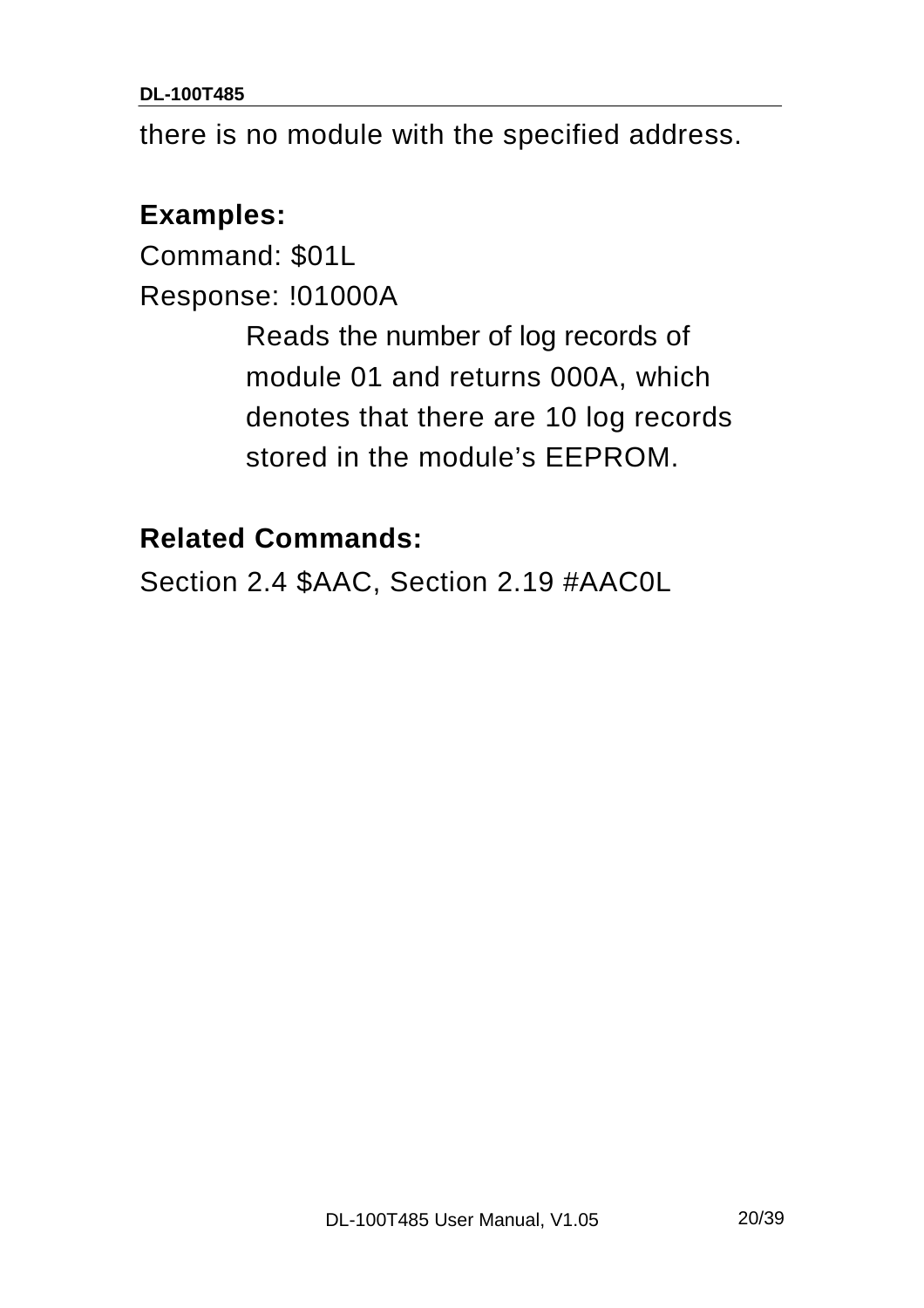#### **2.6 \$AAM**

#### **Description:**

This command is used to read the name of a module.

### **Syntax:**

### **\$AAM [CHKSUM](CR)**

AA The address of the module to be set (00 to FF)

M The command to read the module name

### **Response:**

Valid Command: **!AA(Data)[CHKSUM](CR)**  Invalid Command: **?AA[CHKSUM](CR)** 

- **!** Delimiter for a valid command.
- ? Delimiter for an invalid command.
- AA The address of the responding module (00 to FF)
- (Data) The name of the module as a string value

There will be no response if the command syntax is incorrect, there is a communication error, or there is no module with the specified address.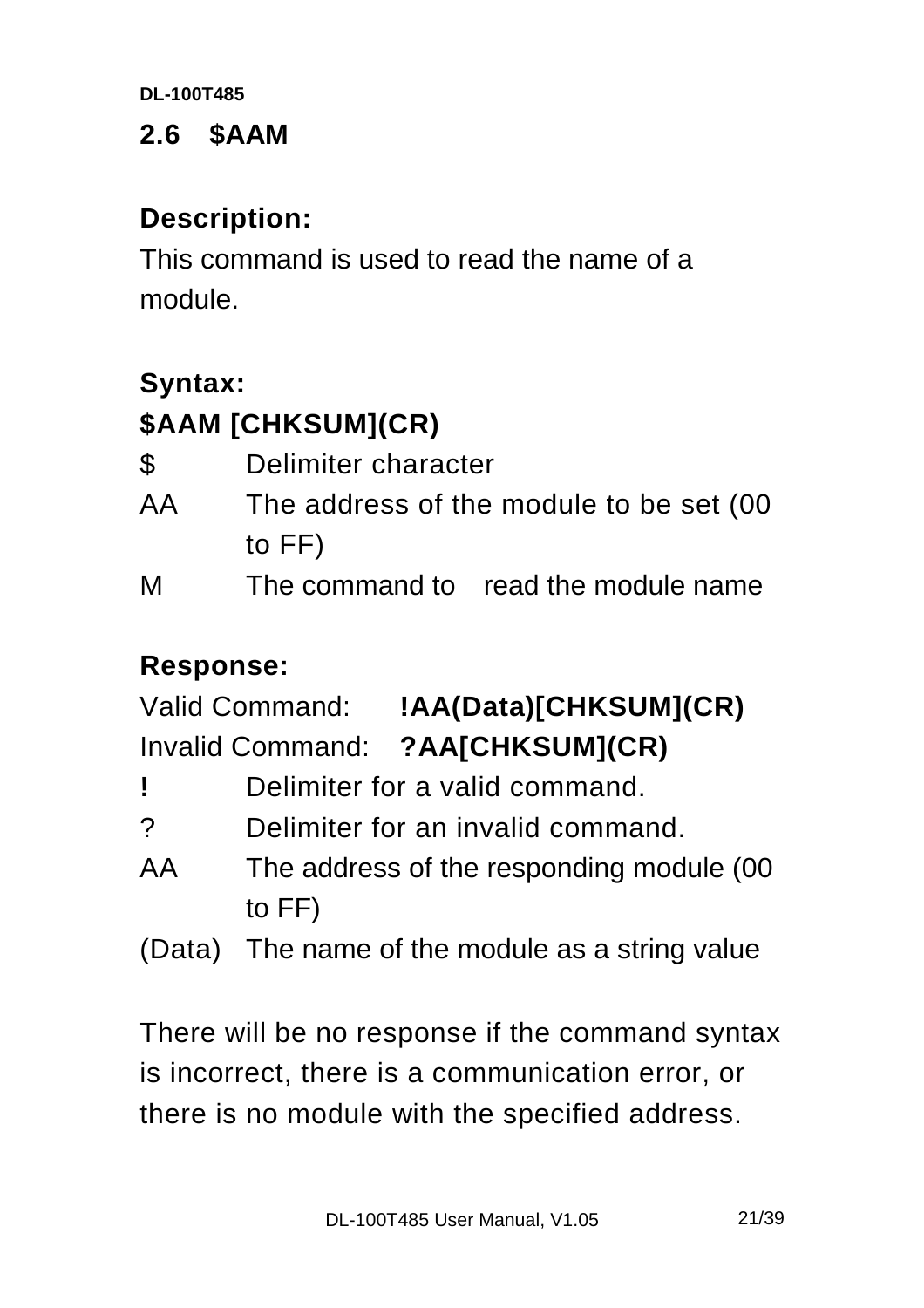**DL-100T485** 

#### **Examples:**

Command: \$02M

Response: !02DL100

 Reads the module name of module 02 and returns the name "DL100".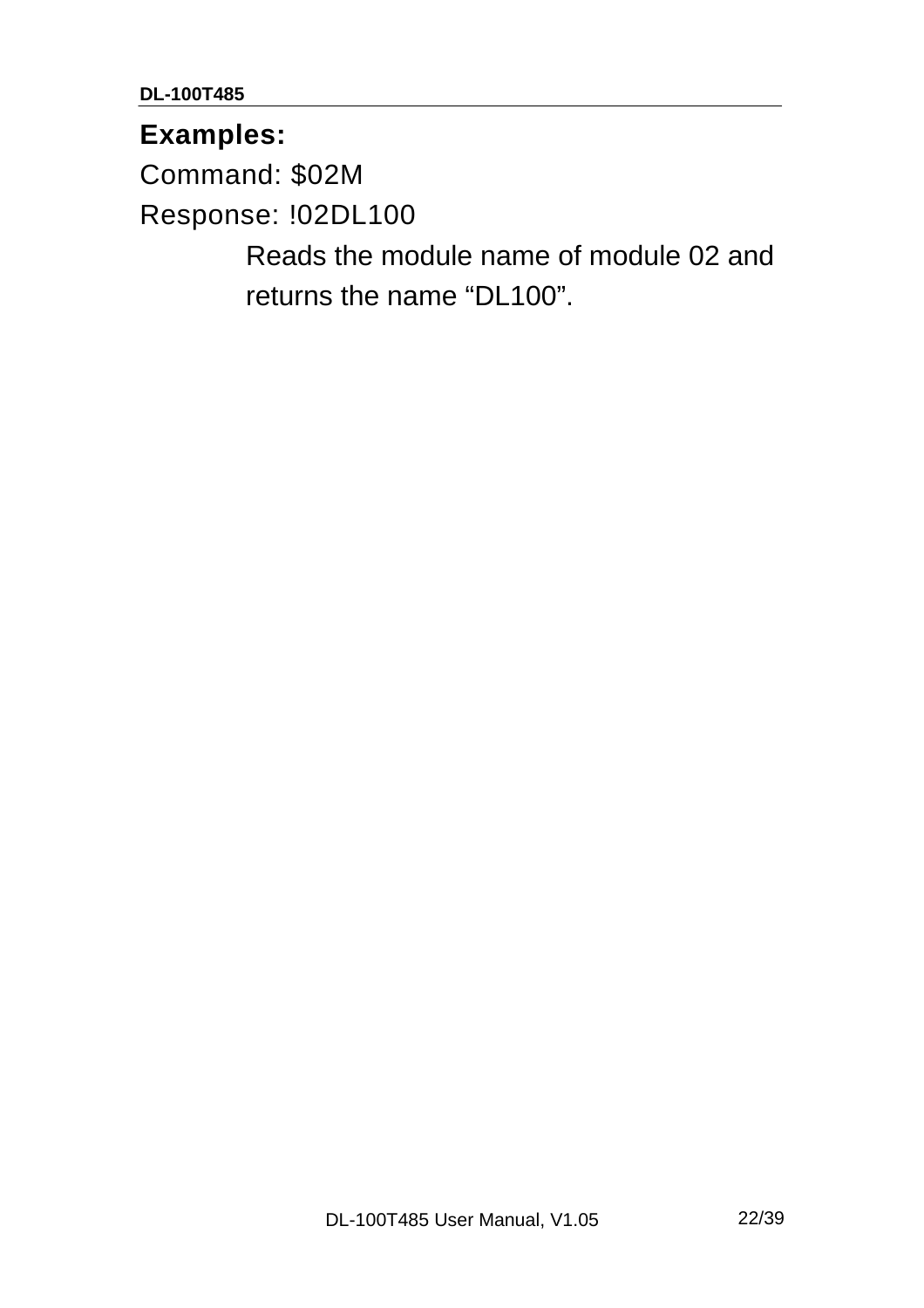### **2.7 @AAL**

#### **Description:**

This command is used to read the LCD indicator configuration value.

#### **Syntax:**

### **@AAL [CHKSUM](CR)**

| @ | Delimiter character |
|---|---------------------|
|---|---------------------|

- AA The address of the module to be set (00 to FF)
- L The command to read the LCD indicator configuration value.

#### **Response:**

| Valid Command:          | !AANN[CHKSUM](CR) |
|-------------------------|-------------------|
| <b>Invalid Command:</b> | ?AA[CHKSUM](CR)   |

- **!** Delimiter for a valid command.
- ? Delimiter for an invalid command.
- AA The address of the responding module (00 to FF)
- NN The LCD indicator configuration value.

There will be no response if the command syntax is incorrect, there is a communication error, or there is no module with the specified address.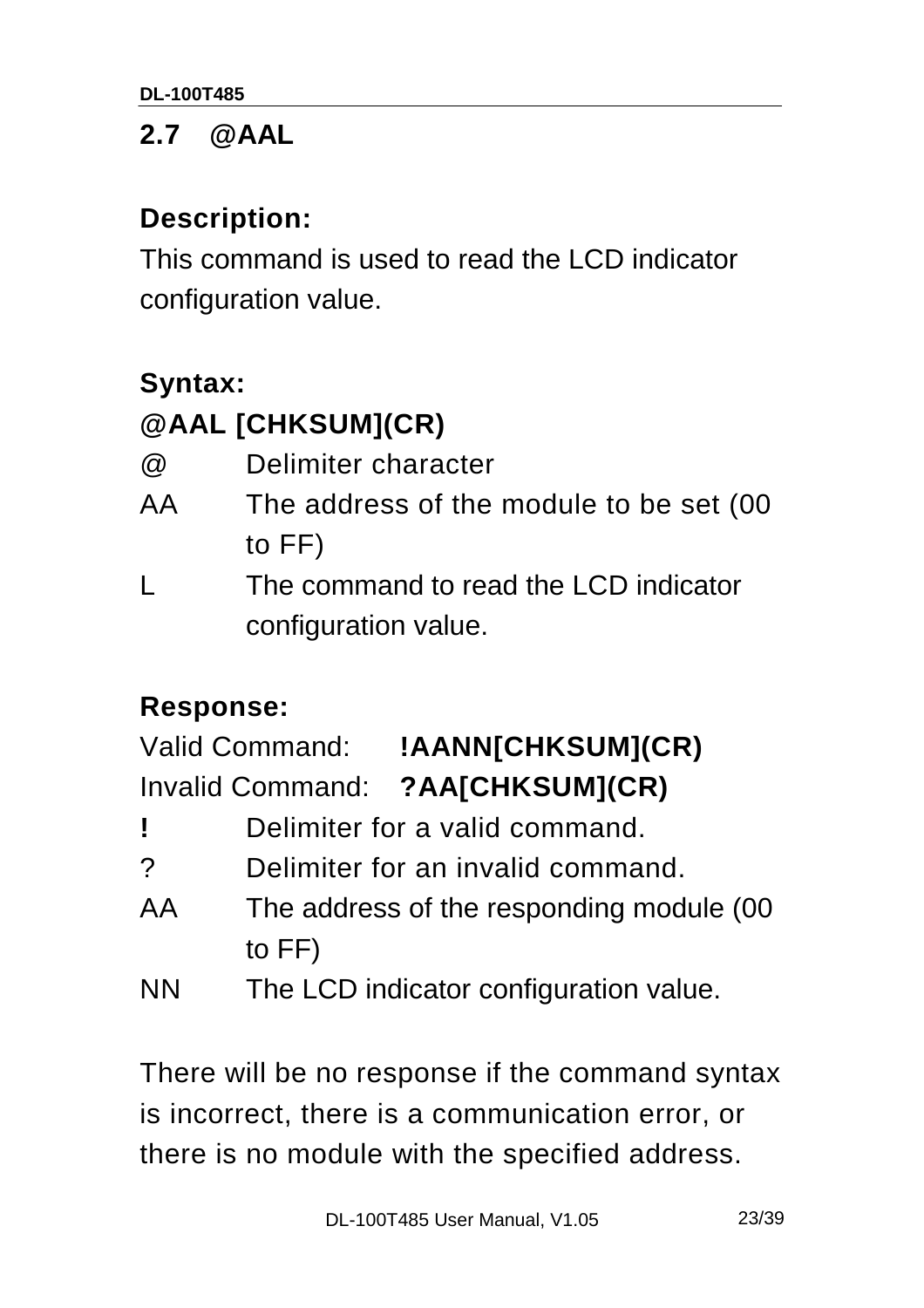#### **Examples:**

Command: \$02L

Response: !020F

 Reads the LCD indicator configuration value of module 02 and returns the value  $OF.$ 

#### **Related Commands:**

Section 2.9 @AALNN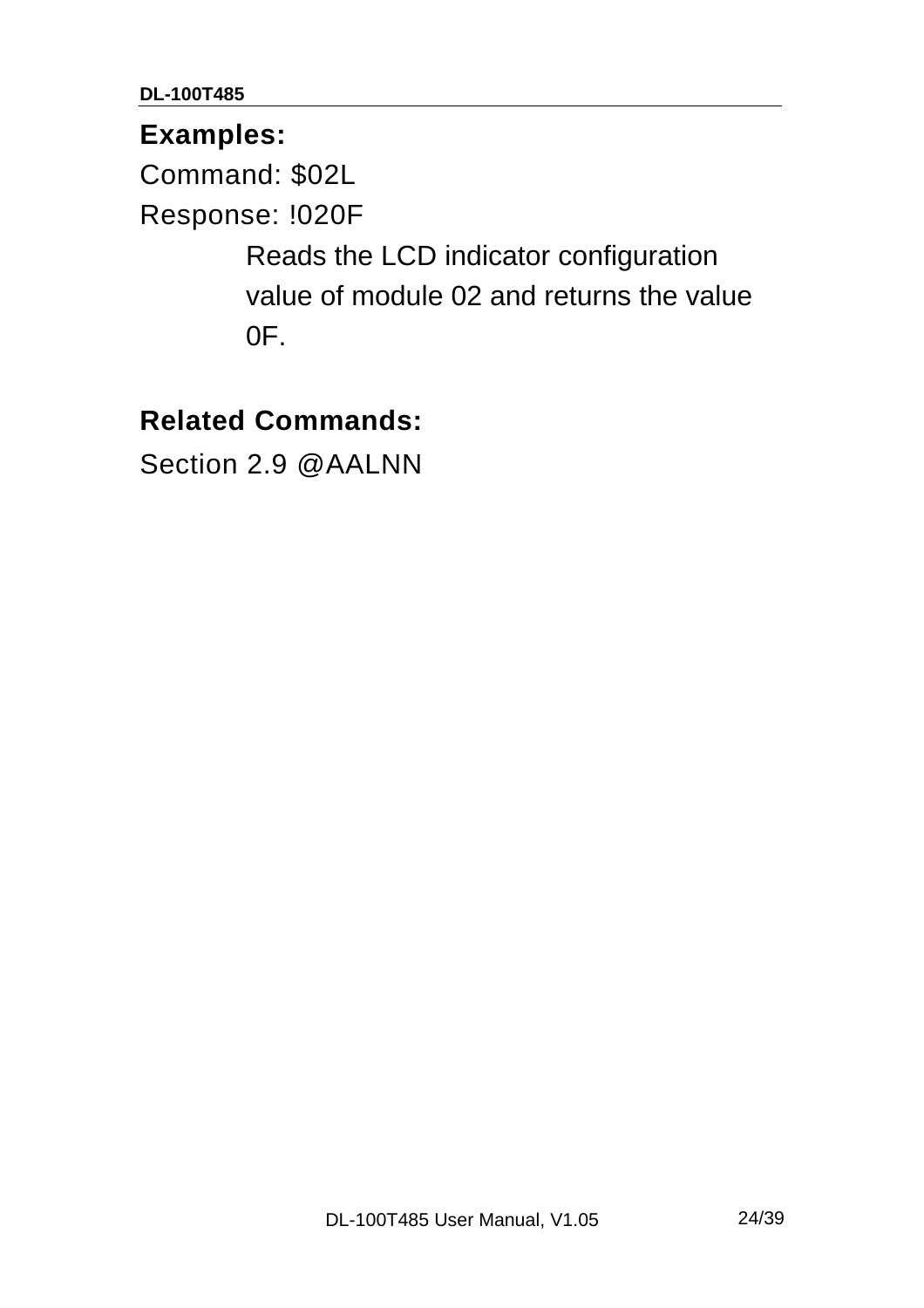### **2.8 @AALNN**

#### **Description:**

This command is used to set the LCD indicator configuration value.

### **Syntax:**

# **@AALNN [CHKSUM](CR)**

| $^{\textregistered}$ | Delimiter character                     |
|----------------------|-----------------------------------------|
| AA                   | The address of the module to be set (00 |
|                      | to $FF$ )                               |
| L                    | The command to set the LCD indicator    |
|                      | configuration value                     |
| <b>NN</b>            | The configuration value $(00-0)$        |

#### **Response:**

| <b>Valid Command:</b> | !AA[CHKSUM](CR) |
|-----------------------|-----------------|
| Invalid Command:      | ?AA[CHKSUM](CR) |

- **>** Delimiter for a valid command
- ? Delimiter for an invalid command
- AA The address of the responding module (00 to FF)

There will be no response if the command syntax is incorrect, there is a communication error, or there is no module with the specified address.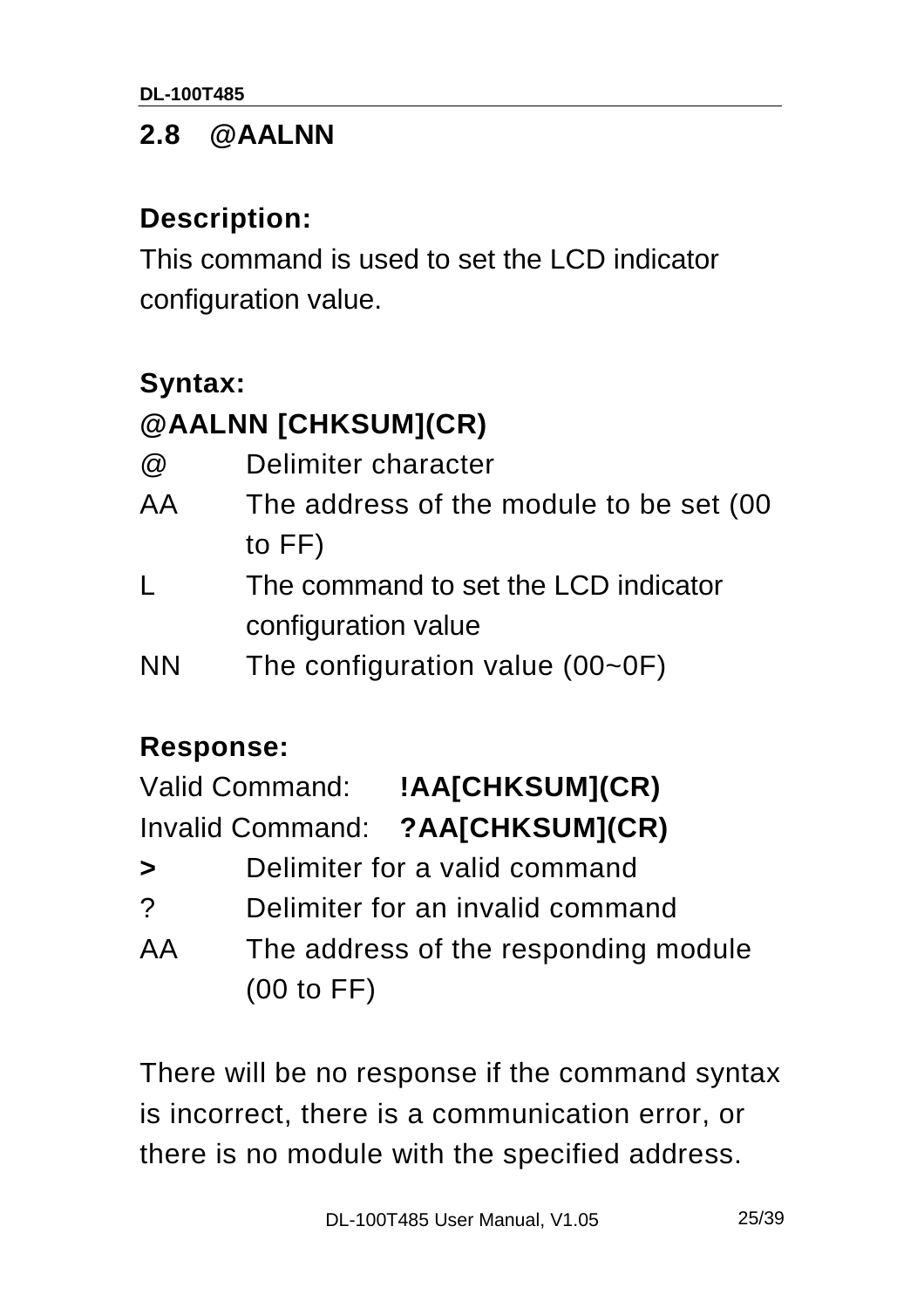#### **Examples:**

Command: @02L0F

Response: !02

 Sets the LCD indicator configuration value of module 02 to 0F.

#### **Related Commands:**

Section 2.8 @AAL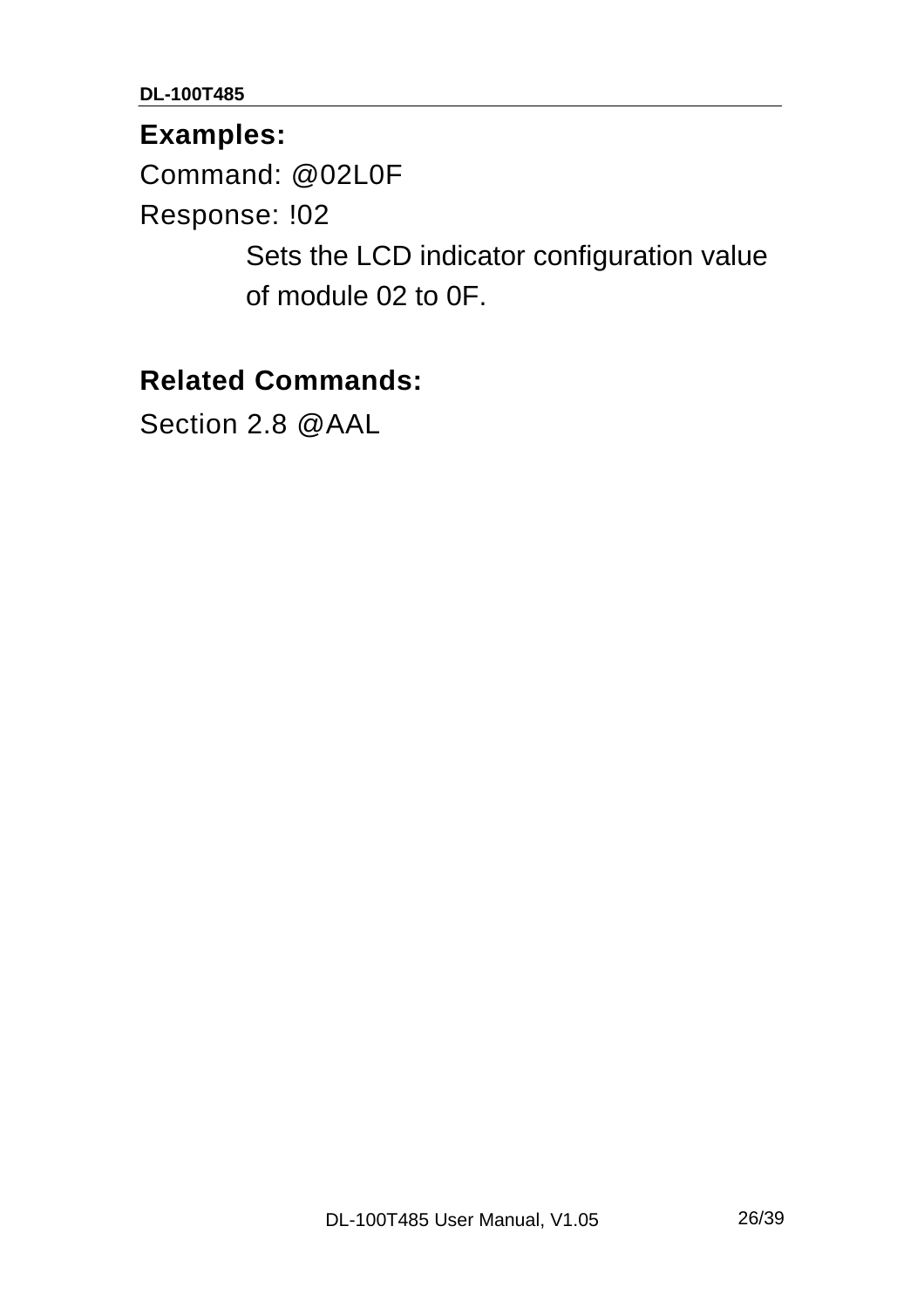### **2.9 #AAC0TC**

#### **Description:**

This command is used to read the temperature value of a module in degrees Celsius (°C).

### **Syntax:**

# **#AAC0TC [CHKSUM](CR)**

| #         | Delimiter character                 |
|-----------|-------------------------------------|
| AA        | The address of the module to be set |
|           | (00 to FF)                          |
| CO        | A fixed string denoting channel 0   |
| <b>TC</b> | The command to read the temperature |
|           | value in degrees Celsius (°C)       |

#### **Response:**

| <b>Valid Command:</b> |              | >(Data)[CHKSUM](CR)              |
|-----------------------|--------------|----------------------------------|
|                       |              | Invalid Command: ?AA[CHKSUM](CR) |
| $\blacktriangleright$ |              | Delimiter for a valid command    |
| ?                     |              | Delimiter for an invalid command |
| (Data)                |              | The temperature value in degrees |
|                       | Celsius (°C) |                                  |

There will be no response if the command syntax is incorrect, there is a communication error, or there is no module with the specified address.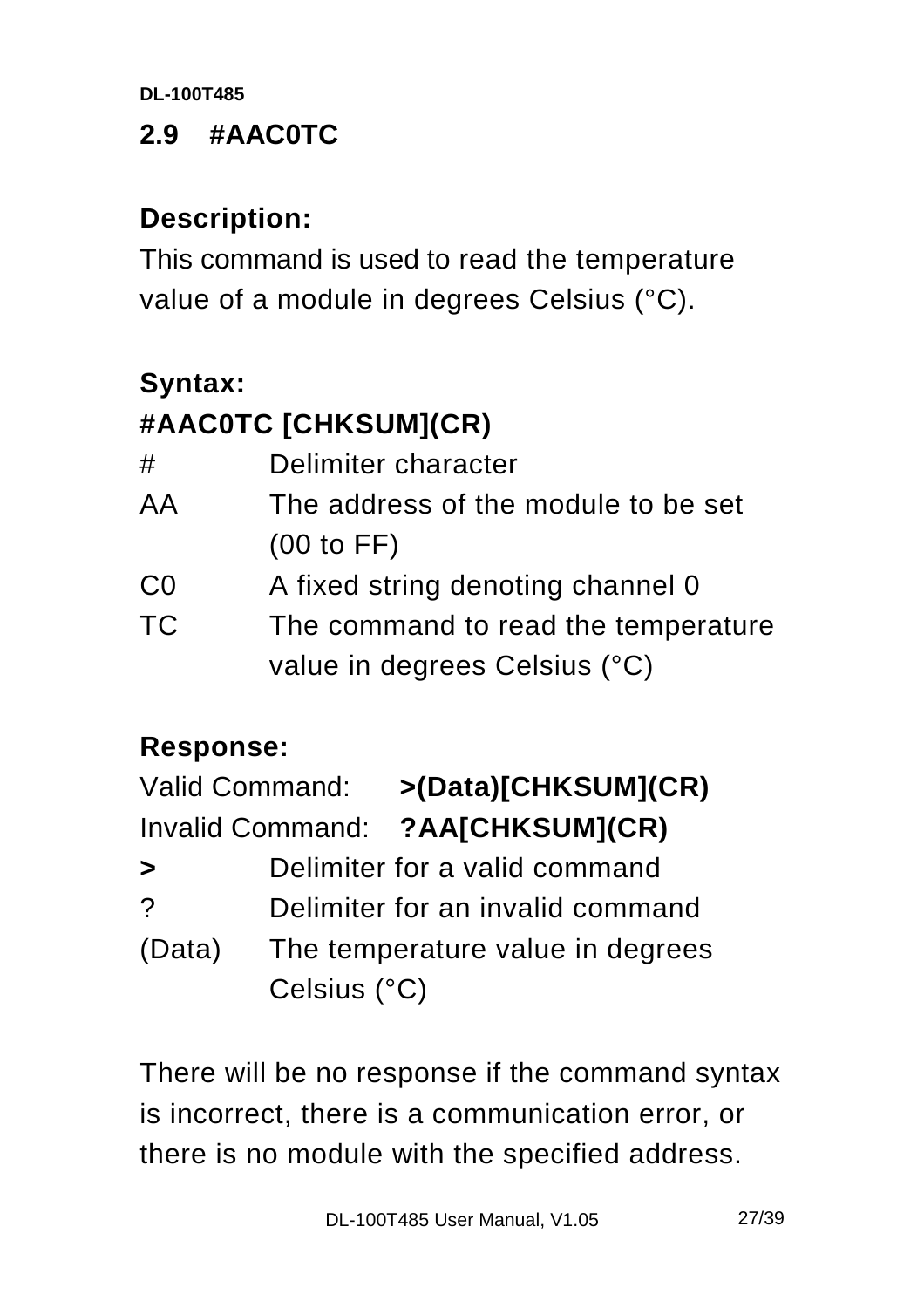#### **Examples:**

Command: #01C0TC

Response: >+25.8

 Reads the temperature of module 01 and returns a value of  $+25.8$  ( $^{\circ}$ C).

#### **Related Commands:**

Section 2.17 #AAC0TF, Section 2.18 #AAC0H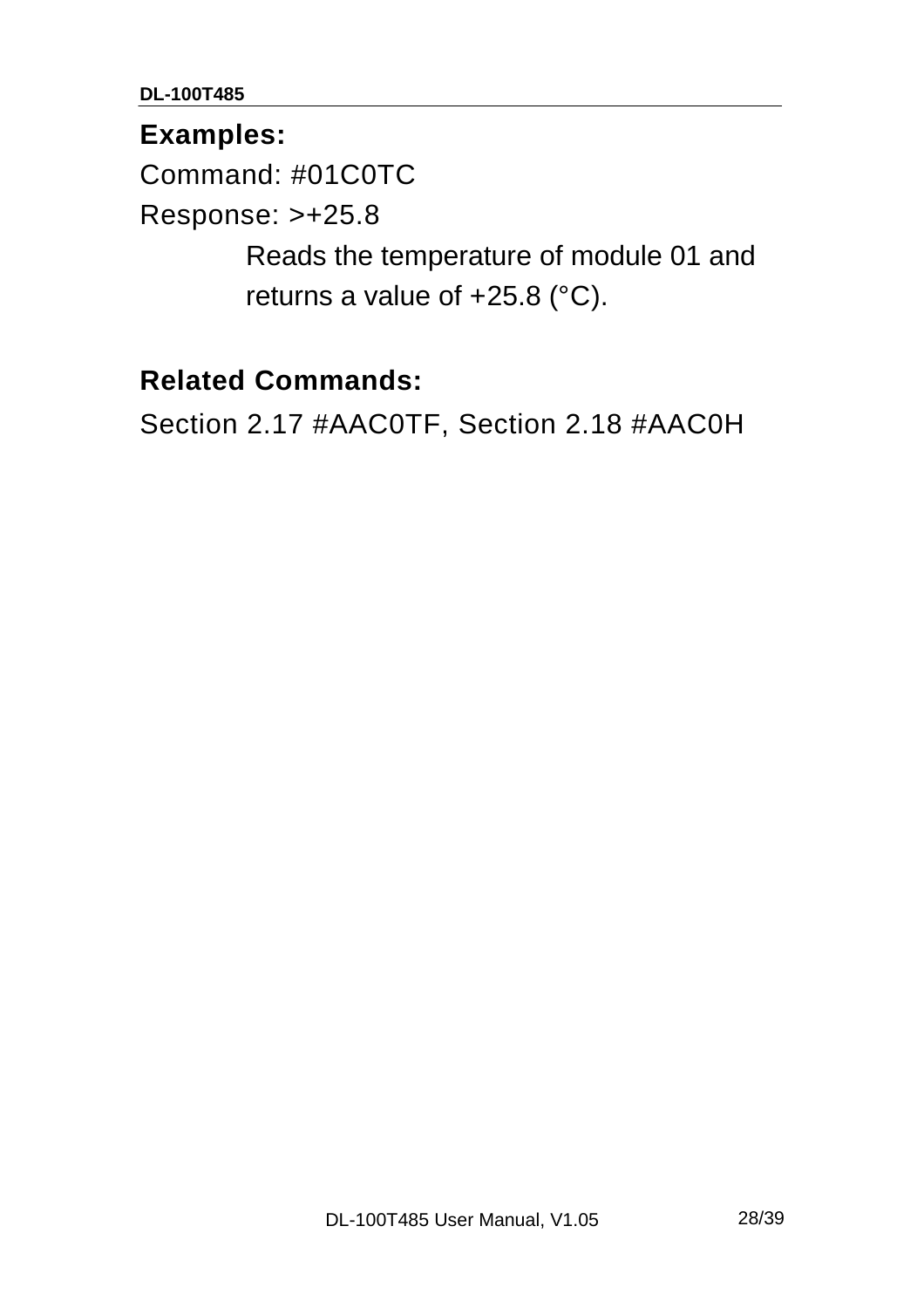#### **2.10 #AAC0TF**

#### **Description:**

This command is used to read the temperature value of a module in degrees Fahrenheit (°F).

# **Syntax:**

# **#AAC0TF [CHKSUM](CR)**

| $\sim$ | Delimiter character                 |
|--------|-------------------------------------|
| AA     | The address of the module to be set |
|        | (00 to FF)                          |
| CO     | A fixed string denoting channel 0   |
| TF     | The command to read the temperature |
|        | value in degrees Fahrenheit (°F)    |

#### **Response:**

| <b>Valid Command:</b>                      |                 | >(Data)[CHKSUM](CR)              |
|--------------------------------------------|-----------------|----------------------------------|
|                                            |                 | Invalid Command: ?AA[CHKSUM](CR) |
| $\blacktriangleright$                      |                 | Delimiter for a valid command    |
| ?                                          |                 | Delimiter for an invalid command |
| (Data)<br>The temperature value in degrees |                 |                                  |
|                                            | Fahrenheit (°F) |                                  |

There will be no response if the command syntax is incorrect, there is a communication error, or there is no module with the specified address.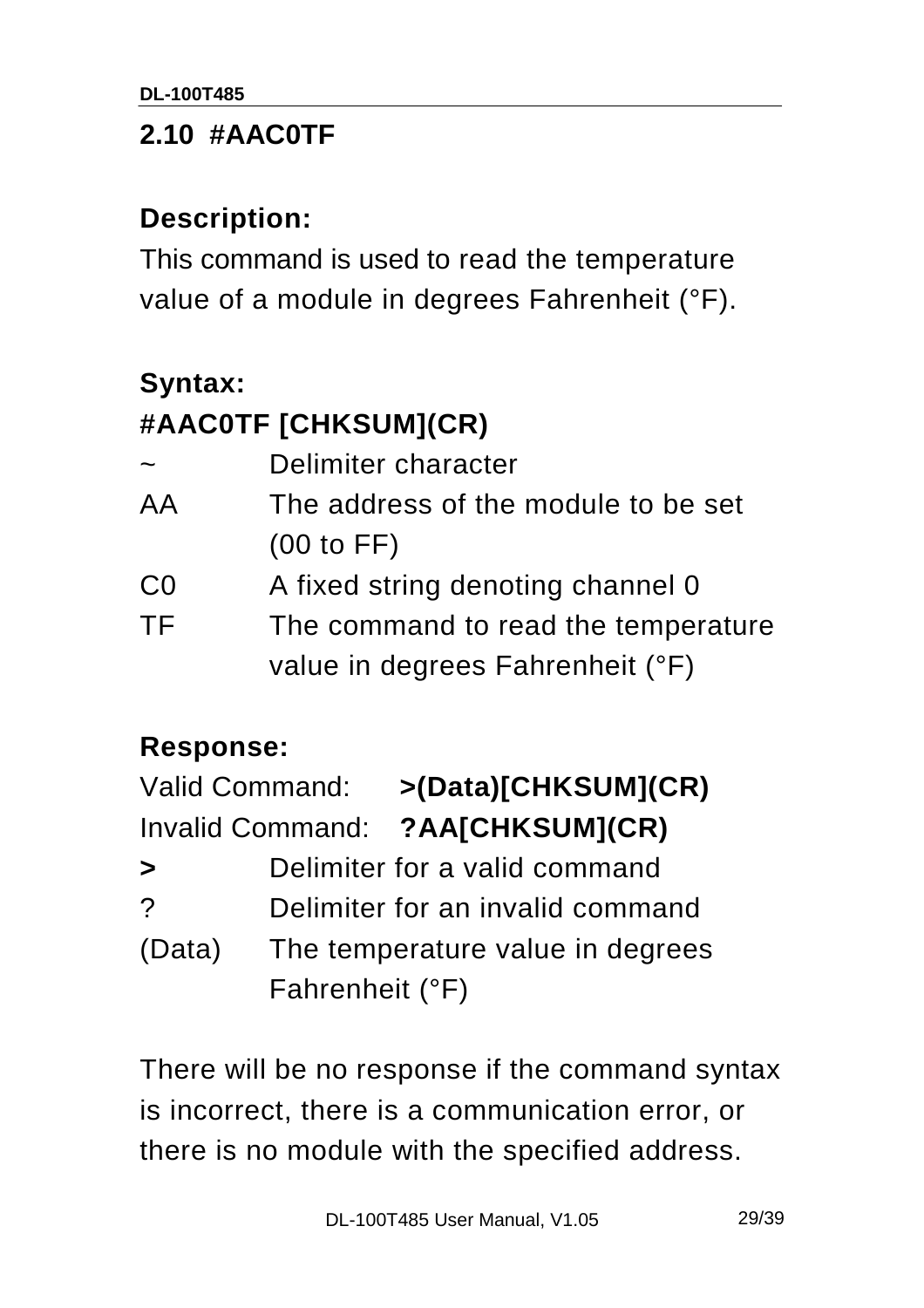#### **Examples:**

Command: @01C0TF Response: >+078.2 Reads the temperature of module 01 and returns a value of +78.2 (°F).

#### **Related Commands:**

Section 2.16 #AAC0TC, Section 2.18 #AAC0H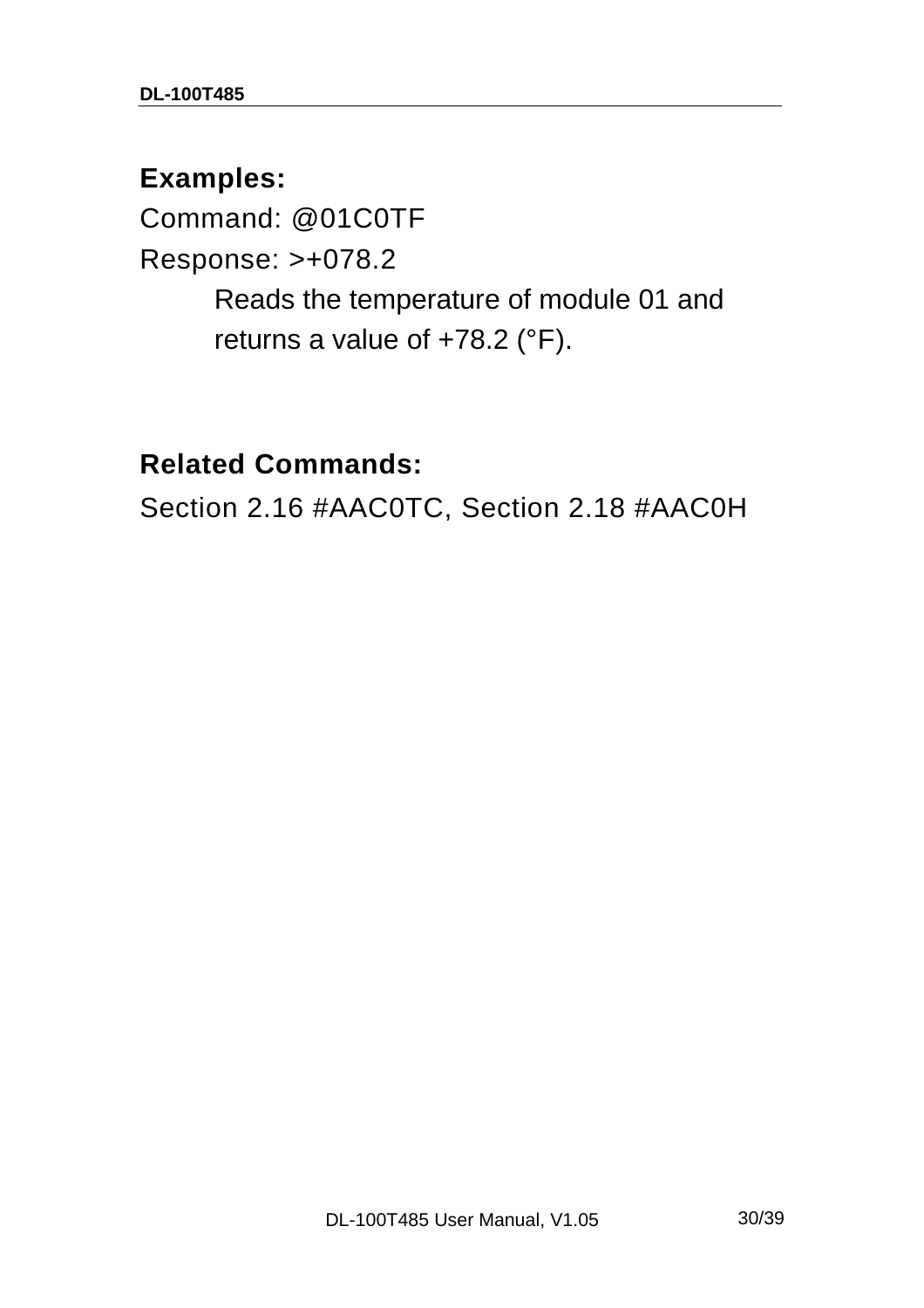#### **2.11 #AAC0H**

#### **Description:**

This command is used to read the relative humidity value of a module (percent value divided by 100).

### **Syntax:**

# **#AAC0H[CHKSUM](CR)**

| #  | Delimiter character                      |
|----|------------------------------------------|
| AA | The address of the module to be set (00) |
|    | to $FF$ )                                |
| CO | A fixed string denoting channel 0.       |
| H  | The command to read the relative         |
|    | humidity value                           |

#### **Response:**

| >(Data)[CHKSUM](CR)                               |
|---------------------------------------------------|
| Invalid Command: ?AA[CHKSUM](CR)                  |
| Delimiter for a valid command                     |
| Delimiter for an invalid command                  |
| (Data) The relative humidity value (percent value |
| Valid Command:                                    |

divided by 100)

There will be no response if the command syntax is incorrect, there is a communication error, or there is no module with the specified address.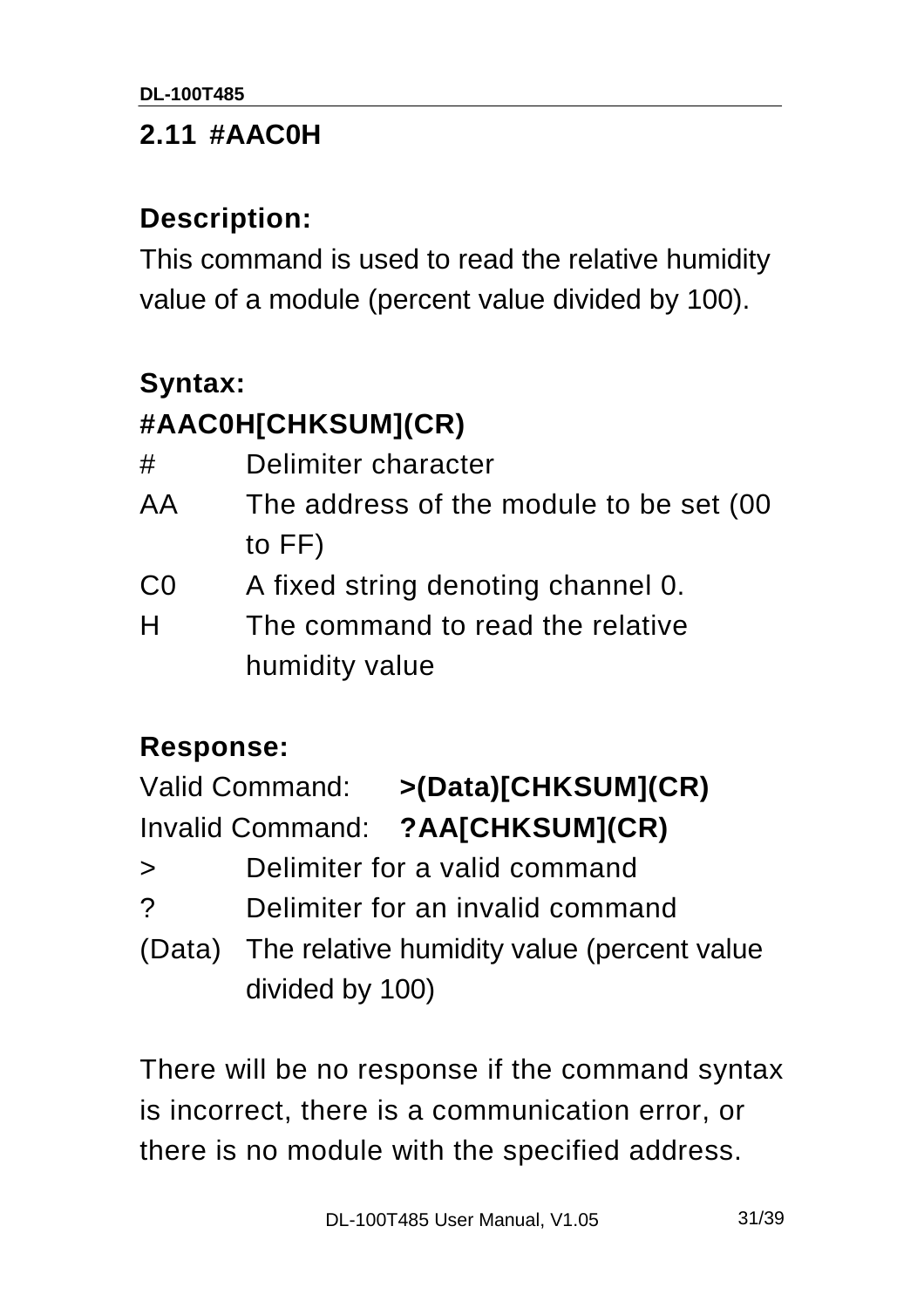#### **Examples:**

Command: #01C0H

Response: >+056.3

 Reads the relative humidity of module 01 and returns a value of +56.3 (%).

#### **Related Commands:**

Section 2.16 #AAC0TC, Section 2.17 #AAC0TF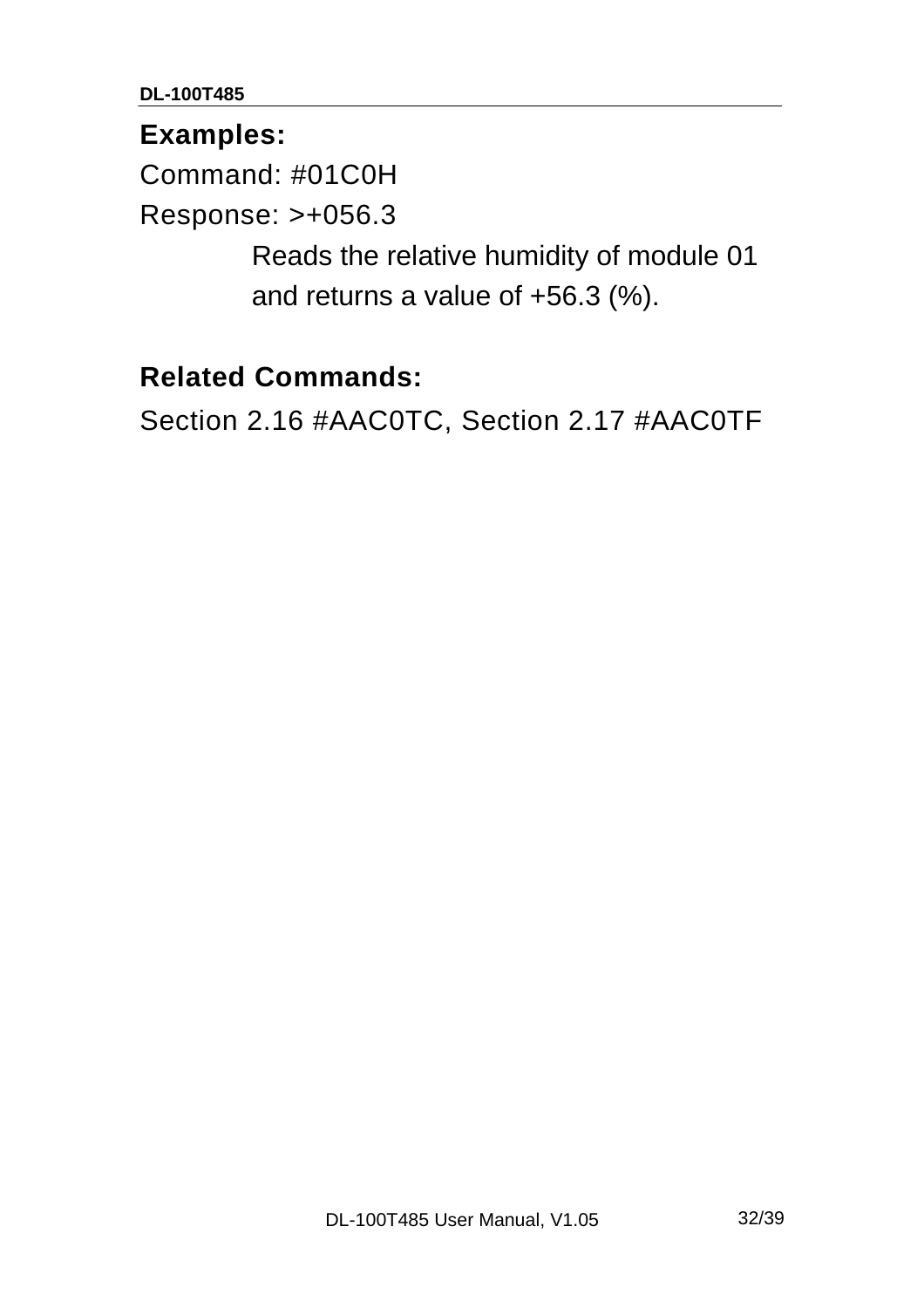#### **2.12 #AAC0L**

#### **Description:**

This command is used to read the logging data stored in the EEPROM.

#### **Syntax:**

### **#AA1cDD [CHKSUM](CR)**

| #  | Delimiter character                      |
|----|------------------------------------------|
| AA | The address of the module to be set (00) |
|    | to $FF$ )                                |
| CO | A fixed string denoting channel 0        |
| L  | The command to read the logging data     |

#### **Response:**

Valid Command: **>(Data)(CR)**  Invalid Command: **?AA[CHKSUM](CR)** 

> Delimiter for a valid command.

? Delimiter for an invalid command.

(Data) If the command is valid, it will return the log data stored in the EEPROM and ignores the checksum even if you enable the checksum function.

> The logging data format is as follows: SCCC.CSHHH.H% where "S" denotes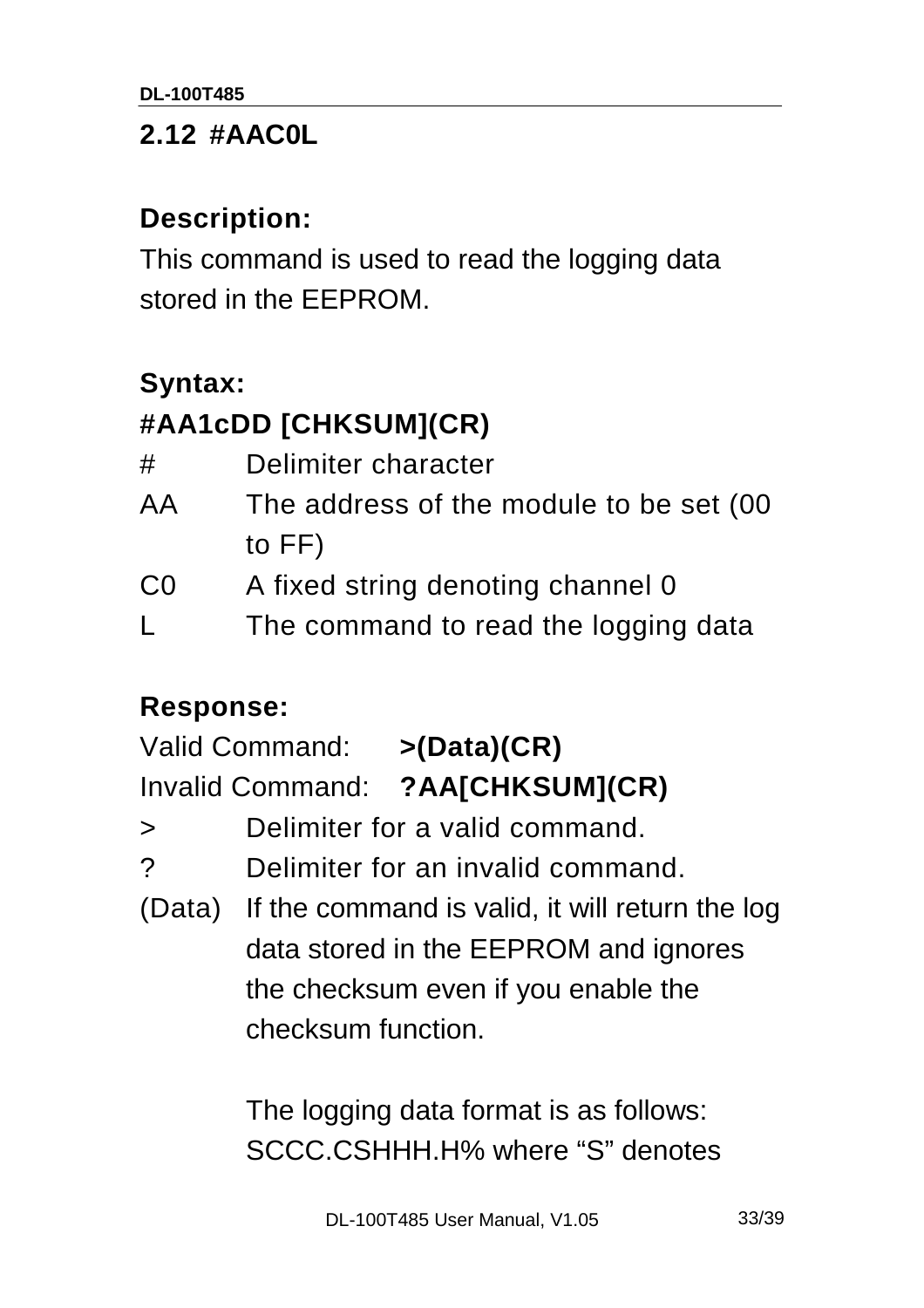either + or -, CCC.C denotes the temperature value in degrees Celsius (°C), and HHH.H% denotes the humidity value.

There will be no response if the command syntax is incorrect, there is a communication error, or there is no module with the specified address.

#### **Examples:**

Command: #01C0L Response: >-009.2+039.7%-009.2+039.7% Reads the log data for module 01 and returns 2 logging data records.

#### **Related Commands:**

Section 2.4 \$AAC, Section 2.6 \$AAL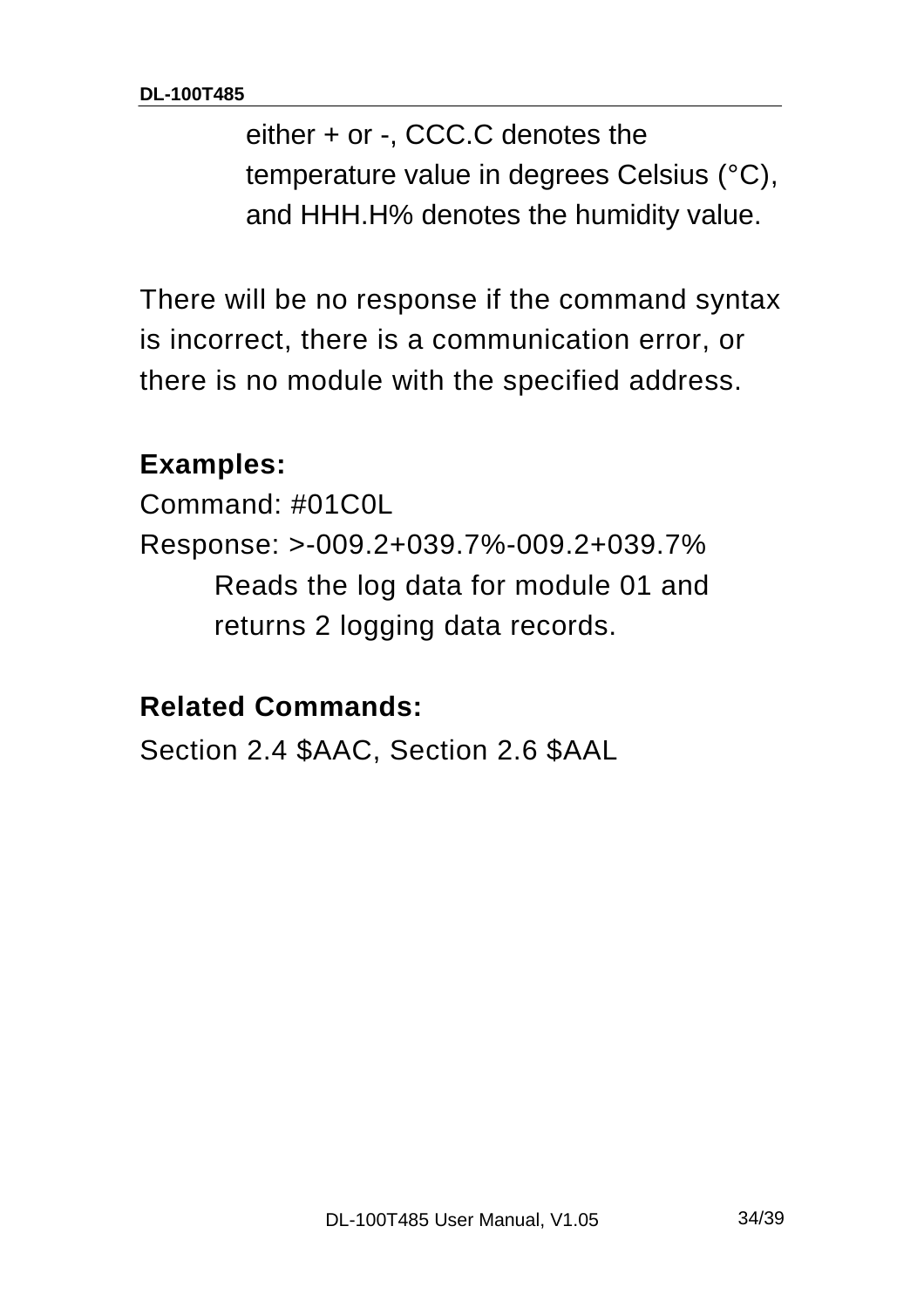# **3 Utility Software**

#### **3.1 Before you use the Utility Software**

- 1. Before you use this Utility, please make sure you have installed Microsoft .NET Framework 4. If you haven't installed .NET Framework yet, please refer to section 2 for more information, or refer to section 3 for more information about the installation of this Utility.
- 2. To download .NET Framework, refer: http://www.microsoft.com/downloads/en/details.aspx?FamilyID=9cfb2d51-5ff4- 4491-b0e5-b386f32c0992&displaylang=en
- 3. You also can find the Microsoft .NET Framework 4 web installer package in the following location on the enclosed CD (Napdos\Net\_FrameWork\dotNetFx40\_Full\_setup.exe).
- 4. The Utility software is located in the following location on the attached CD: Napdos\DL\_100\Utility.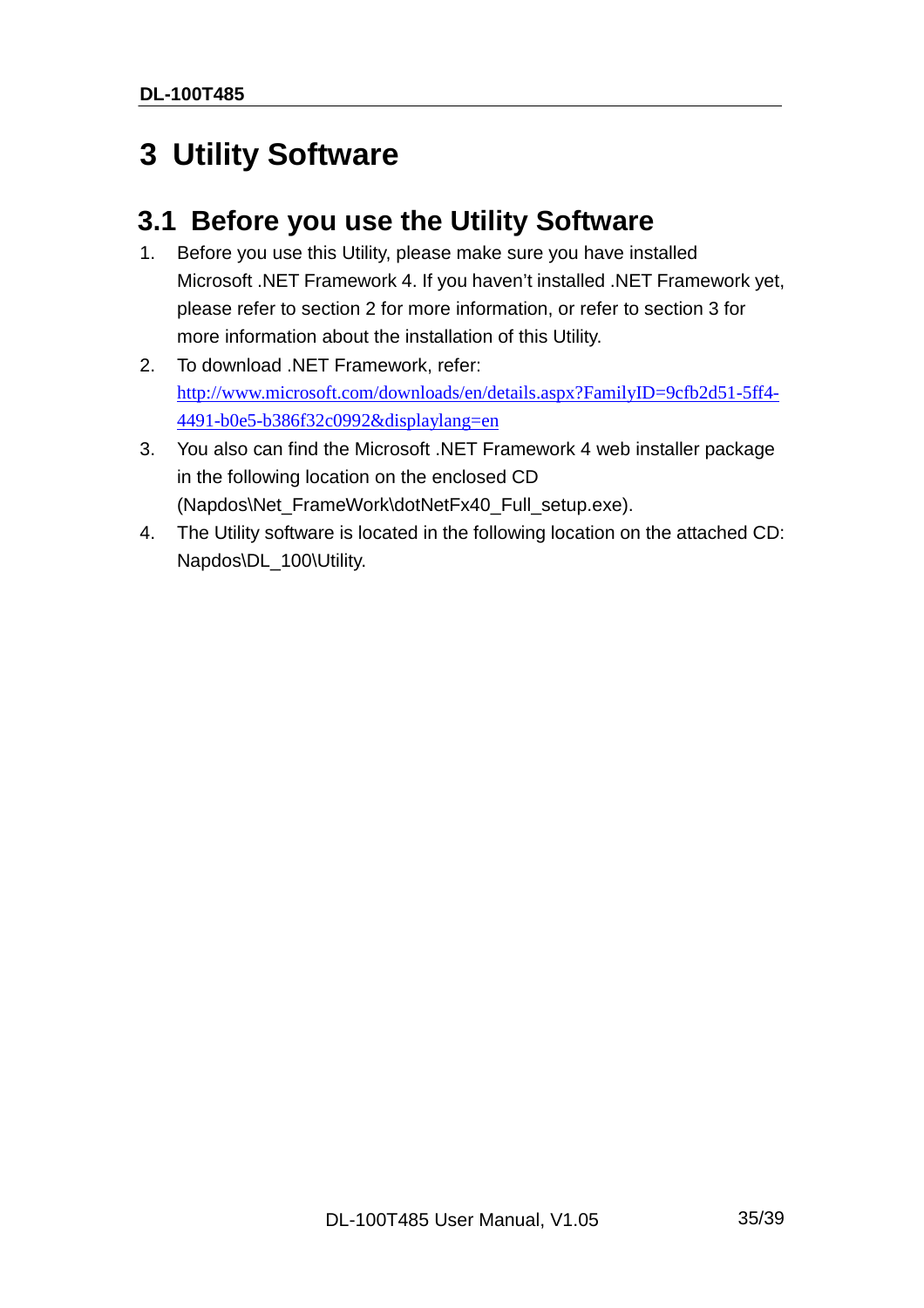### **3.2 DL-100T485 Utility**

1. After launching the Utility, the program interface will be displayed, as shown below:



- Clicking "File" or the  $\leq$  icon opens a previous DL-100T485 logging data file stored on your PC.
- Clicking "Connection->Connect->RS-232/RS-485" or the

icon creates a connection from the serial port.

- Clicking "Connection->Disconnect" or the disconnects the connection between the PC and the DL-100T485.
- Clicking \*"Functions->Get Records" or the **interest of the interest** icon

retrieves the logging data which is stored in the EEPROM of the DL-100T485 module.

- Clicking \*"Functions->Configuration" or the icon enables you to configure the DL-100T485 module.
- Clicking "Exit" or the  $\bullet$  icon closes the Utility software.

\*This function is only valid when a connection has been

successfully established between the PC and the DL-100T485 module.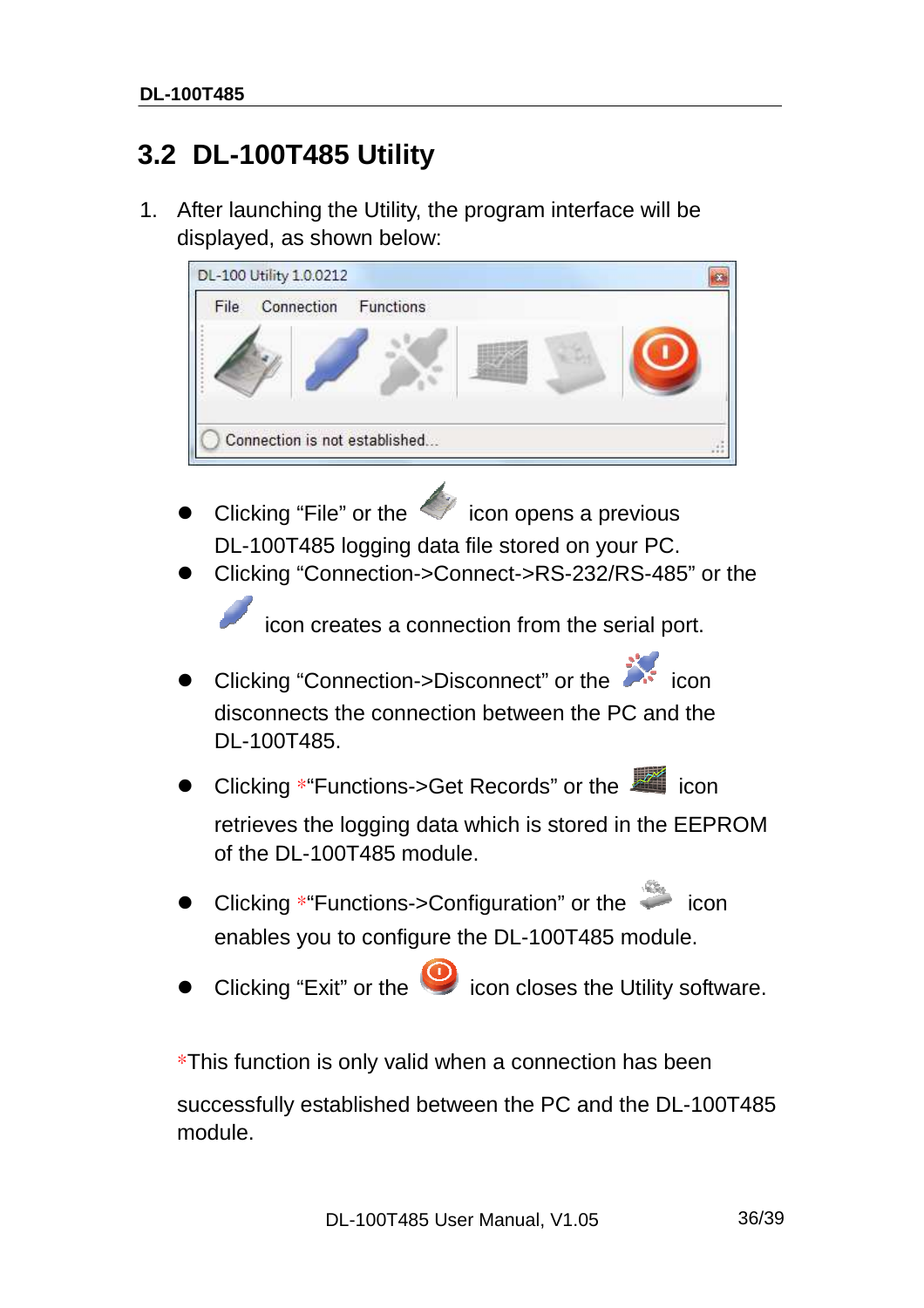### **3.3 Configuration**

After a connection between the PC and the DL-100T485 has been

established, click the " " icon to configure the DL-100T485. The configuration details are shown follows:

- 1. A new menu window would be created and the current module configurations will be displayed. After changing the values, click the "Set" button to update the configurations of the module.
- 2. The Log function would be disabled when you connect to the DL-100 by this Utility software, please remember to enable the log function before you terminate the Utility software.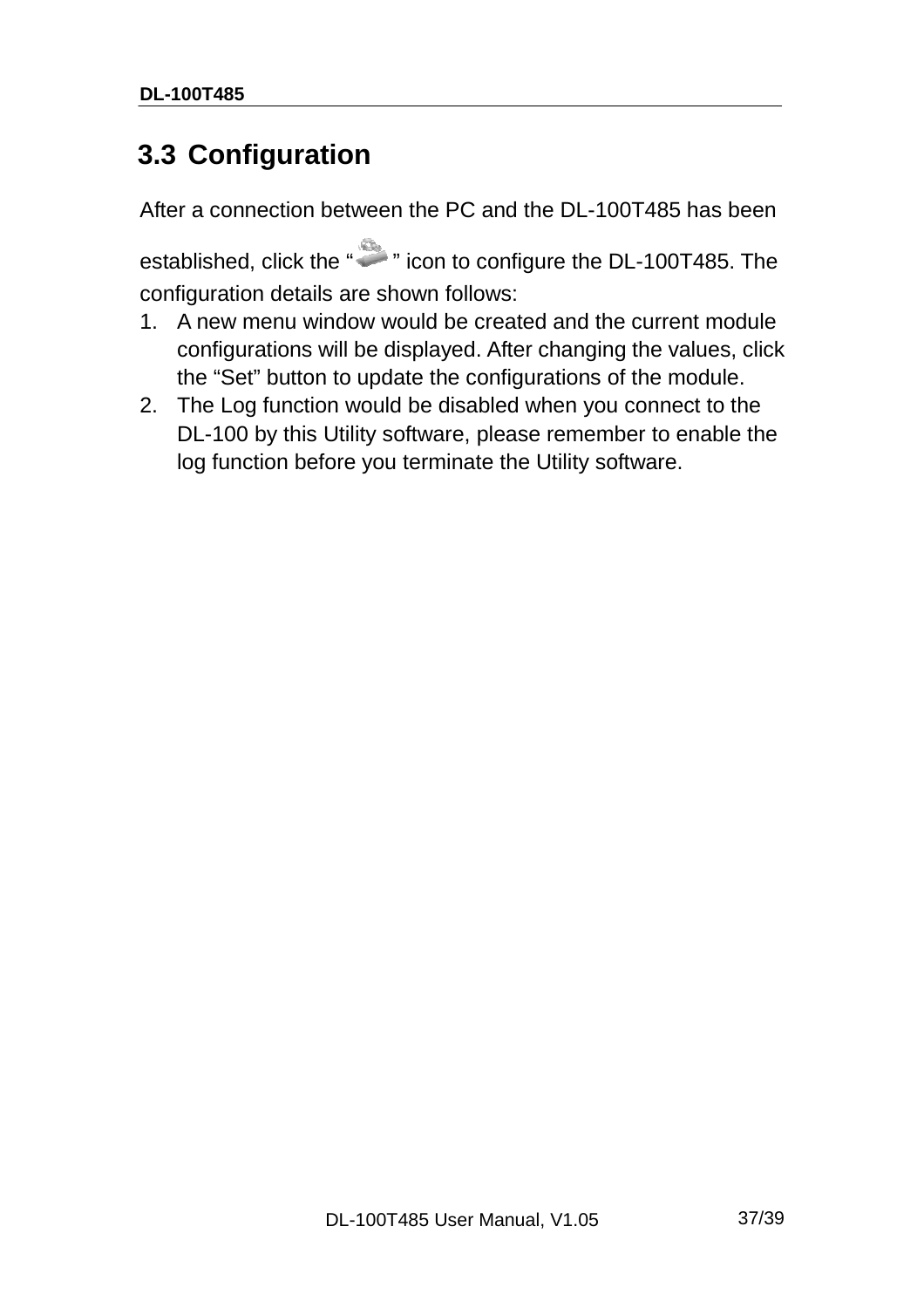# **4 Appendix**

# **4.1 LCD Information:**

**Module Address:** 





| Area | <b>LCD</b> value | <b>Details</b>                                                                                                                                              |
|------|------------------|-------------------------------------------------------------------------------------------------------------------------------------------------------------|
|      | Id               | Indicates that the currently<br>displayed information is the<br>module address.                                                                             |
|      | "." or blank     | The ":" icon will be displayed<br>when the checksum is enabled;<br>otherwise this position will<br>remain blank (refer to the image<br>on the right above). |
|      | $00-FF$          | Indicates the current module<br>address, 01 in this example.                                                                                                |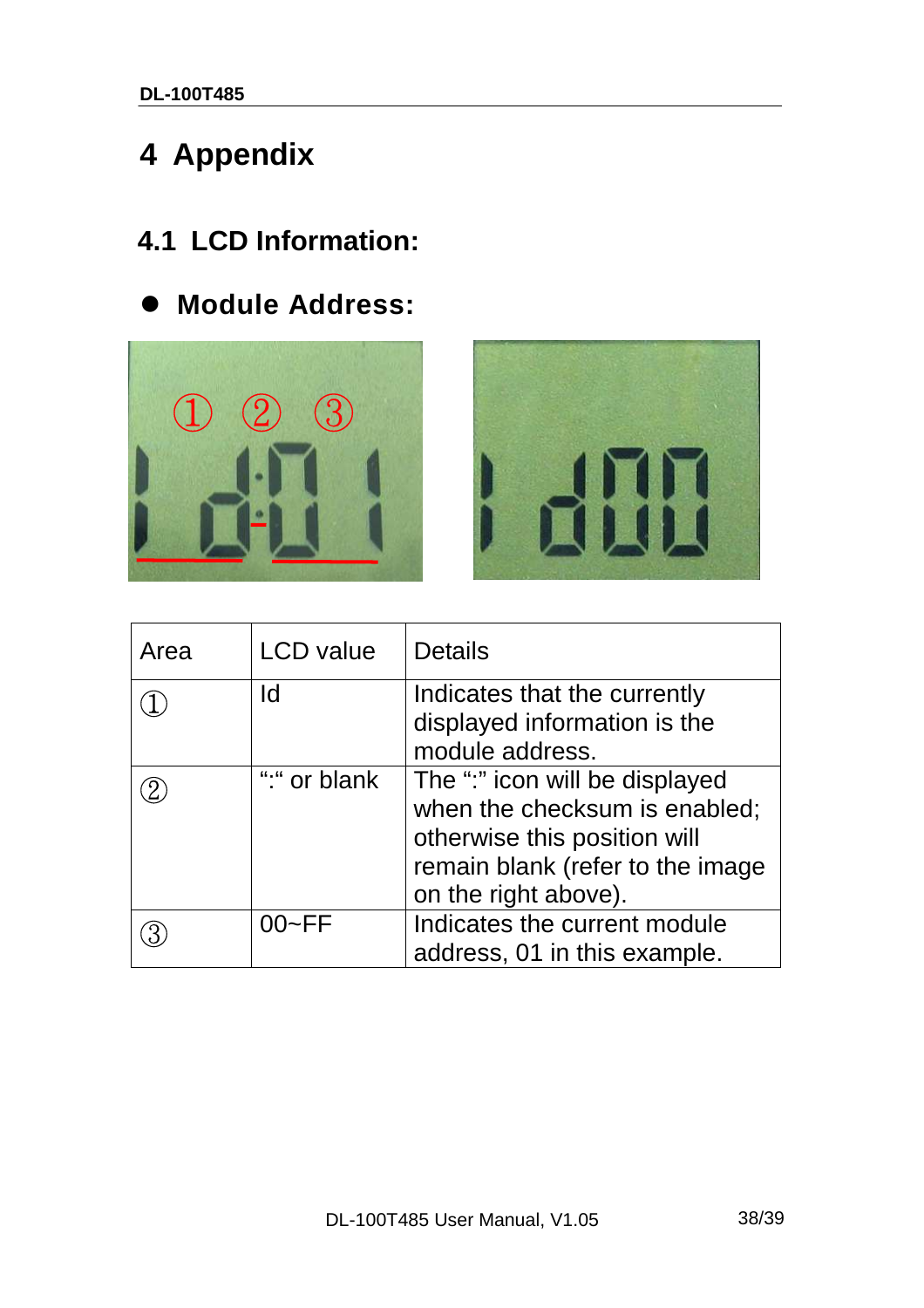# **Temperature Value**





| Area | <b>LCD</b> value                  | <b>Details</b>                                                               |
|------|-----------------------------------|------------------------------------------------------------------------------|
|      | icon                              | Indicates that the currently<br>displayed information is the<br>temperature. |
|      |                                   | DDD.D~-DD.D   Indicates the current<br>temperature value.                    |
|      | $^{\circ}$ C or $^{\circ}$ F icon | Indicates the temperature units.                                             |

# **Humidity Value**